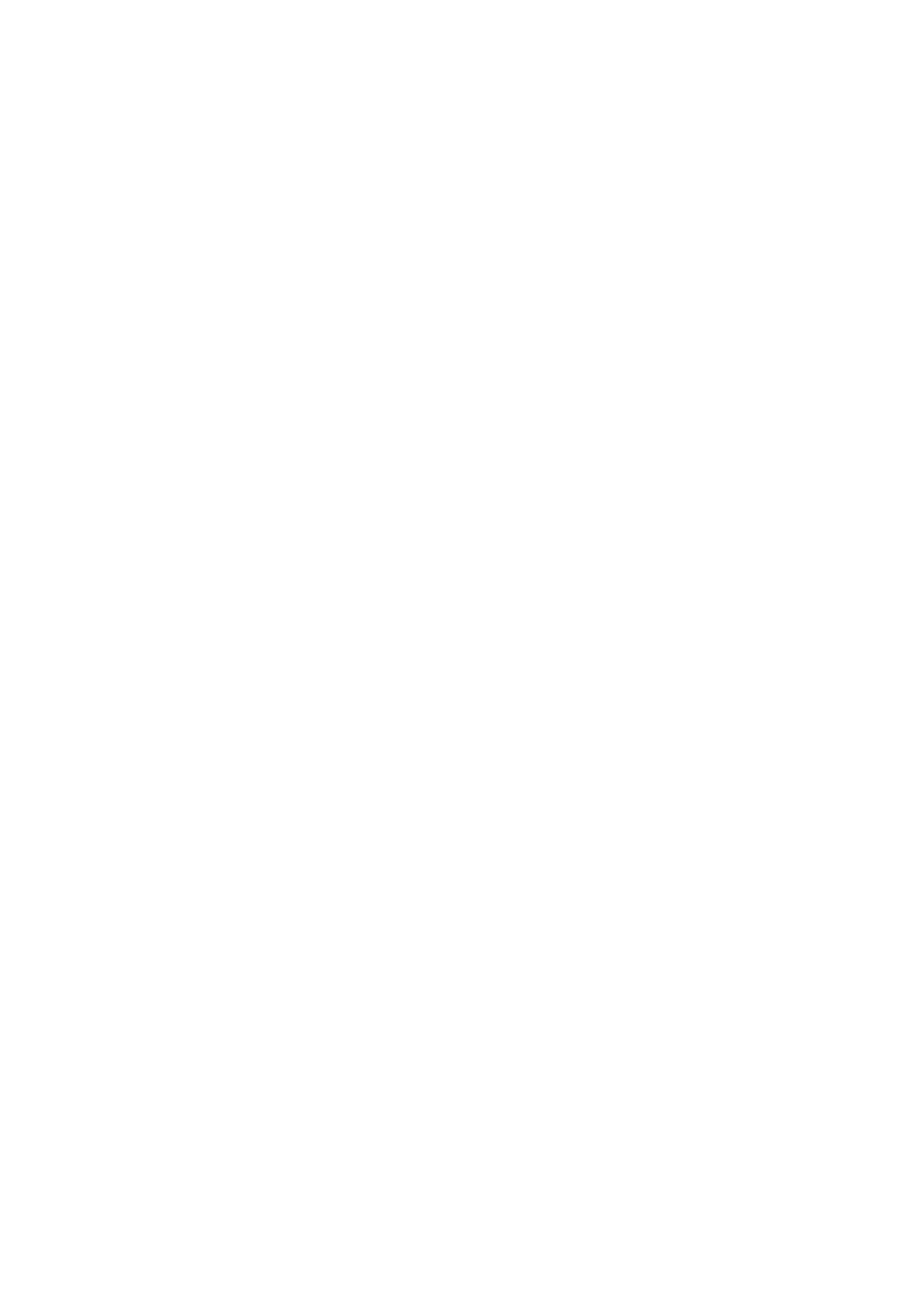### **Content**

| <b>Fundamentals of corporate governance</b>                  | 4               |
|--------------------------------------------------------------|-----------------|
| General disclosures on the company and the governing bodies  | $\overline{4}$  |
| Corporate and group structure                                | $\overline{4}$  |
| Declaration on the German Corporate Governance Code          | $\overline{4}$  |
| <b>Board of Management</b>                                   | 10              |
| Composition of the Board of Management and diversity         | 10 <sup>°</sup> |
| Modus operandi of the Board of Management                    | 11              |
| Corporate governance tools                                   | 12              |
| Board of Management remuneration and securities transactions | 12              |
| <b>Supervisory Board</b>                                     | 14              |
| Composition and diversity of the Supervisory Board           | 14              |
| Modus operandi of the Supervisory Board                      | 15              |
| Activities of the Supervisory Board in the year under review | 16              |
| Committees and their modus operandi                          | 16              |
| Supervisory Board remuneration and securities transactions   | 16              |
| <b>Corporate reporting and auditing</b>                      | 18              |
| Reference to other elements of corporate reporting           | 18              |
| Auditing of the financial statements                         | 18              |
| <b>Shareholders/Annual General Meeting</b>                   | 20              |
| Disclosures on shareholdings and their movements             | 20              |
| Rights of shareholders at the Annual General Meeting         | 21              |
| <b>Related parties</b>                                       | 22              |

Note:

This Corporate Governance Statement forms part of the content of the technotrans Annual Report 2020.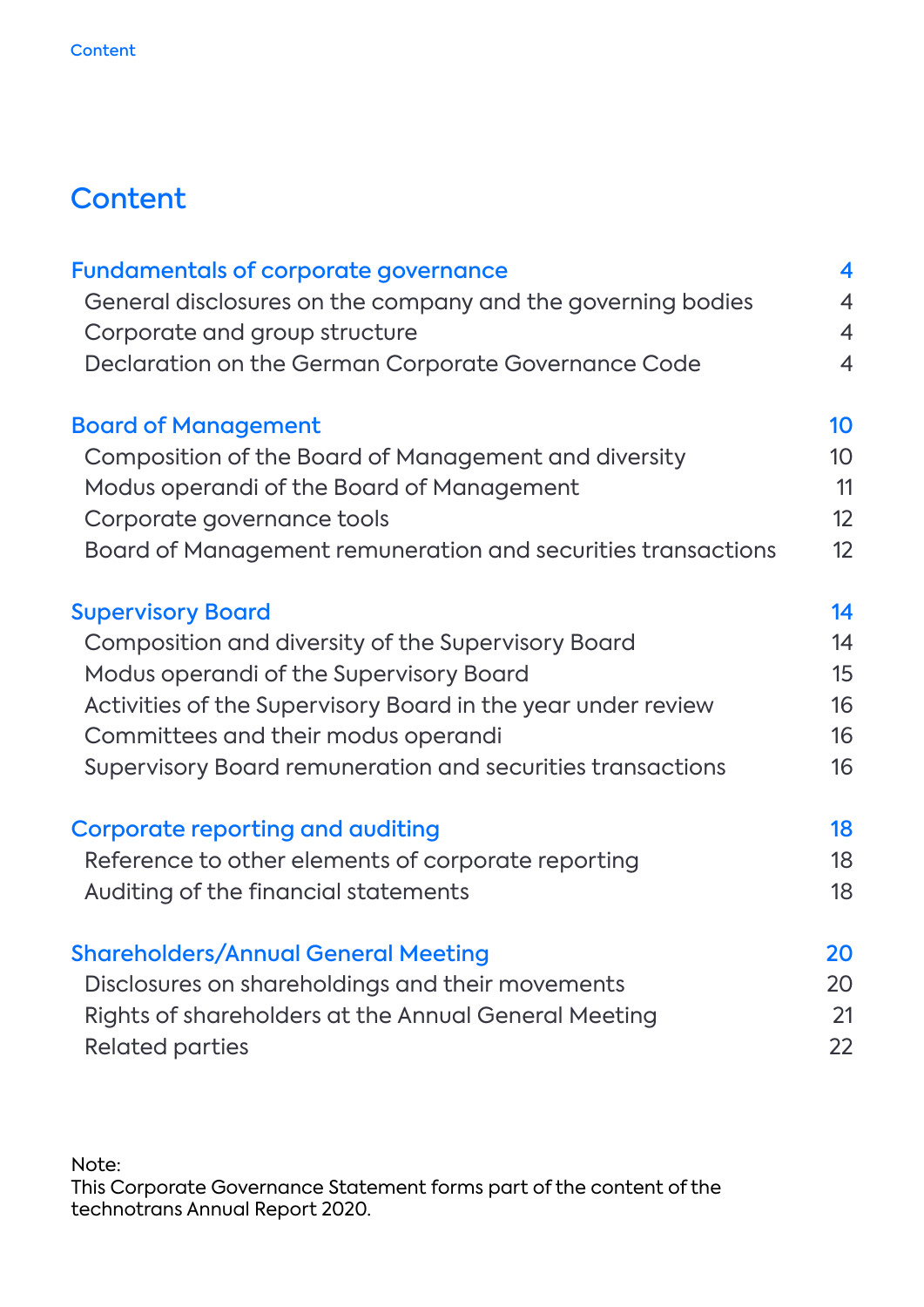### Fundamentals of corporate governance

### **General disclosures on the company and the governing bodies**

technotrans SE is a technology and services group with worldwide operations, with its headquarter in Sassenberg. The company's core skill focuses on application-specific solutions in the area of thermal management. This comprises energy optimisation and management of the temperatures encountered in sophisticated technological applications. With 17 locations, the company has a presence in all major markets worldwide.

The purpose of the company is the development, manufacture, construction, sale, installation, repair and servicing of technical plant, systems and components, the trading in these, and the provision of maintenance and other services, including technical documentation and translations. The group parent is technotrans SE, with registered office in Sassenberg (Westphalia). This latter is entered on the Commercial Register of the Local Court of Münster under HRB 17351.

technotrans operates in such sectors as the printing industry, plastics processing, energy management, the laser and machine tool industry, healthcare & analytics, metal processing and the food industry. The group also offers an extensive portfolio of services including commissioning, installation, maintenance, repair and the 24/7 provision of parts.

Since 2021 the lead group companies technotrans SE, gwk Gesellschaft Wärme Kältetechnik mbH, termotek GmbH, klh Kältetechnik GmbH and Reisner Cooling Solutions GmbH have operated under the joint umbrella brand technotrans. The exception is gds GmbH with registered office in Sassenberg; while part of the group, it continues to operate under its own brand as a full-service provider for all aspects of technical documentation.

technotrans SE consciously espouses a dual management structure comprising Board of Management and Supervisory Board. The Board of Management is responsible for the operational management of the company. The Supervisory Board performs its supervisory role as a clearly separate entity. Both boards work together on a basis of trust in the interests of technotrans SE and the technotrans group.

The Articles of Incorporation can be accessed at the following web address: www.technotrans.com/company/corporate-governance/articles-of-incorporation

### **Corporate and group structure**

technotrans SE is an operationally active group parent. It directly and indirectly holds interests in 18 subsidiaries that are included in the Consolidated Financial Statements. It is listed on the stock exchange and its reporting reflects the transparency requirements of the Prime Standard.

### **Declaration on the German Corporate Governance Code**

Corporate governance means a responsible form of management and control of companies in a manner that strives for long-term value creation. This includes purposeful, effective collaboration between the Board of Management and Supervisory Board, regard for the interests of shareholders and employees, openness and transparency in corporate communications, and the suitable handling of risks.

The Board of Management and Supervisory Board consider themselves obliged to preserve the company as a going concern and create value sustainably. Our corporate bodies believe sound corporate governance is an essential component of sustained corporate success. Responsible, value-led corporate management and transparent corporate information are important elements in every area of the company. Corporate governance at technotrans SE takes the German Corporate Governance Code (DCGK) as its benchmark, in each case as amended.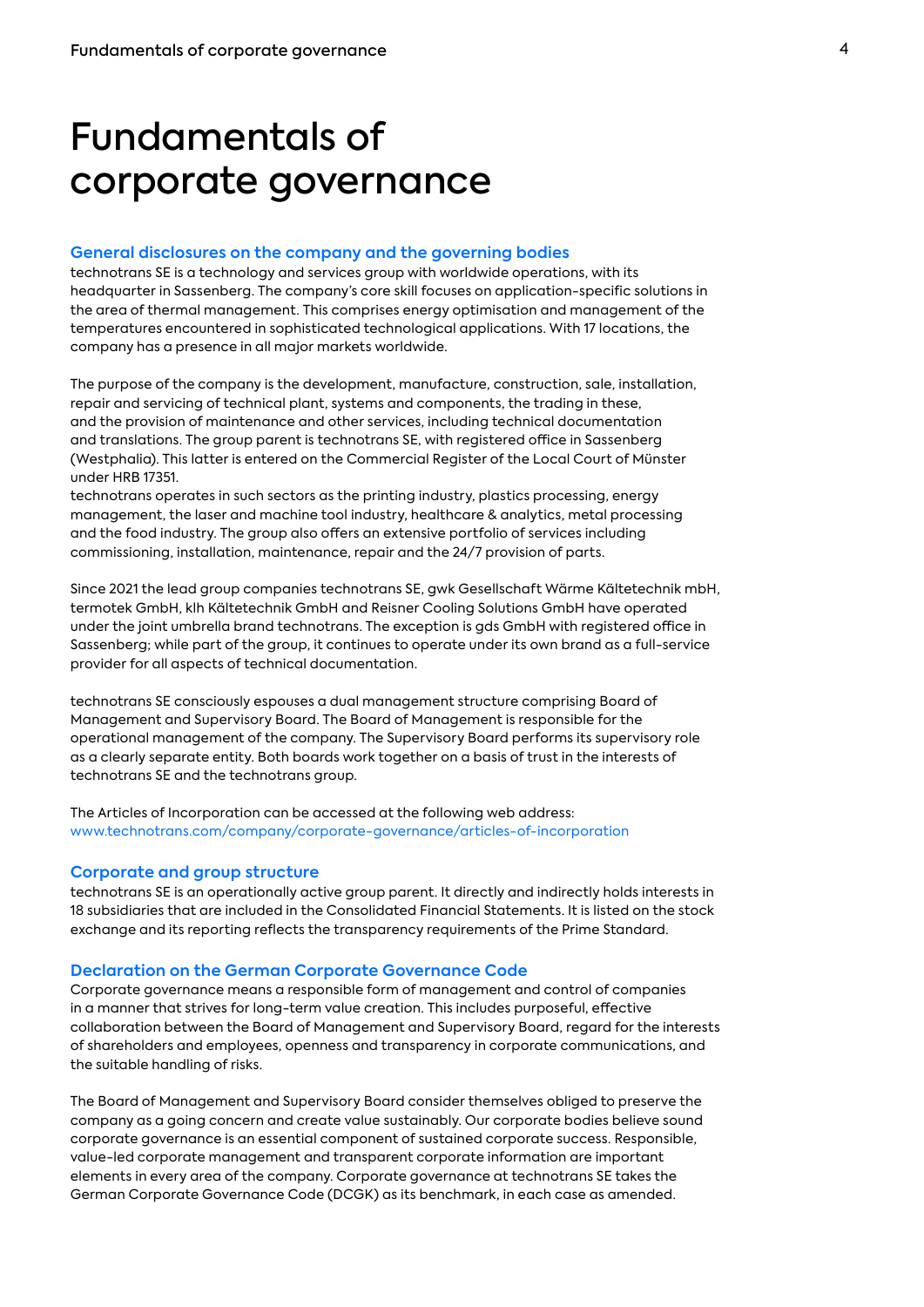On September 30, 2020, on the basis of the DCGK version effective on that date as amended on December 16, 2019 (announced in the Federal Gazette on March 20, 2020) the Board of Management and Supervisory Board submitted the following Declaration of Compliance according to Section 161 of the German Stock Corporation Act:

"Since the Declaration of Compliance last submitted in September 2019 and up until March 20, 2020 (date of announcement of the new version of the German Corporate Governance Code (DCGK)) technotrans SE complied with the recommendations of DCGK as amended on February 7, 2017 (announced in the Federal Gazette on April 24, 2017) with the exception of the following departures:

### **Article 4.2.5 (Disclosure of Board of Management remuneration)**

The DCGK previously recommended that the benefits granted plus fringe benefits, the maximum and minimum attainable remuneration for variable remuneration components as well as the fixed remuneration, short-term and long-term variable remuneration received, together with the benefit expenses for occupational pensions and other maintenance benefits, be presented in the Remuneration Report for every Board of Management member, and that template specimen tables be used for this information.

technotrans SE previously disclosed the remuneration of each individual Board of Management member in agreement with the applicable statutory requirements, broken down into nonperformance-related and performance-related pay. The Board of Management and Supervisory Board previously did not believe that changing the form of presentation for Board of Management remuneration would improve quality and ease of understanding. For that reason, no further sub-classification was practised, nor were the DCGK specimen tables used.

#### **Article 5.1.2 (Composition of the Board of Management)**

The DCGK previously recommended that the Supervisory Board also heed diversity in the composition of the Board of Management, with the company taking the recommendation to mean that women are to be adequately represented.

The Supervisory Board considers that belonging to a particular gender is not an attribute that would particularly qualify a female or male candidate for a particular position, and therefore disregarded this criterion when selecting the most suitable candidate for a position. When deciding on the appointment of new members of the Board of Management, the emphasis should be on the qualifications of the candidates and not on their gender. The Supervisory Board also takes this as its basis in specifying the targets for the proportion of women on the Board of Management in accordance with Section 111 (5) of the German Stock Corporation Act in conjunction with Article 9 (1) letter c) (ii) of the SE Regulation.

#### **Article 5.4.1 (Objective for the composition of the Supervisory Board)**

The DCGK contained the recommendation that the Supervisory Board should state specific objectives for its composition and draw up a skills profile for the overall board. With regard to its composition, within the context of the specific situation of the company it was to take suitable account of the international operations of the company, potential conflicts of interest, the number of independent Supervisory Board members, a possible age limit for Supervisory Board members, and diversity. The Code also contained the recommendation, within the context of its objective, to specify a cap on how long a person may serve on the Supervisory Board alongside the above criteria. In addition, proposals by the Supervisory Board to the Annual General Meeting are to take account of these goals while also seeking to reflect the skills profile. The implementation status was to be published in the Corporate Governance Report. This report was also to provide details of what the Supervisory Board believed to be an appropriate number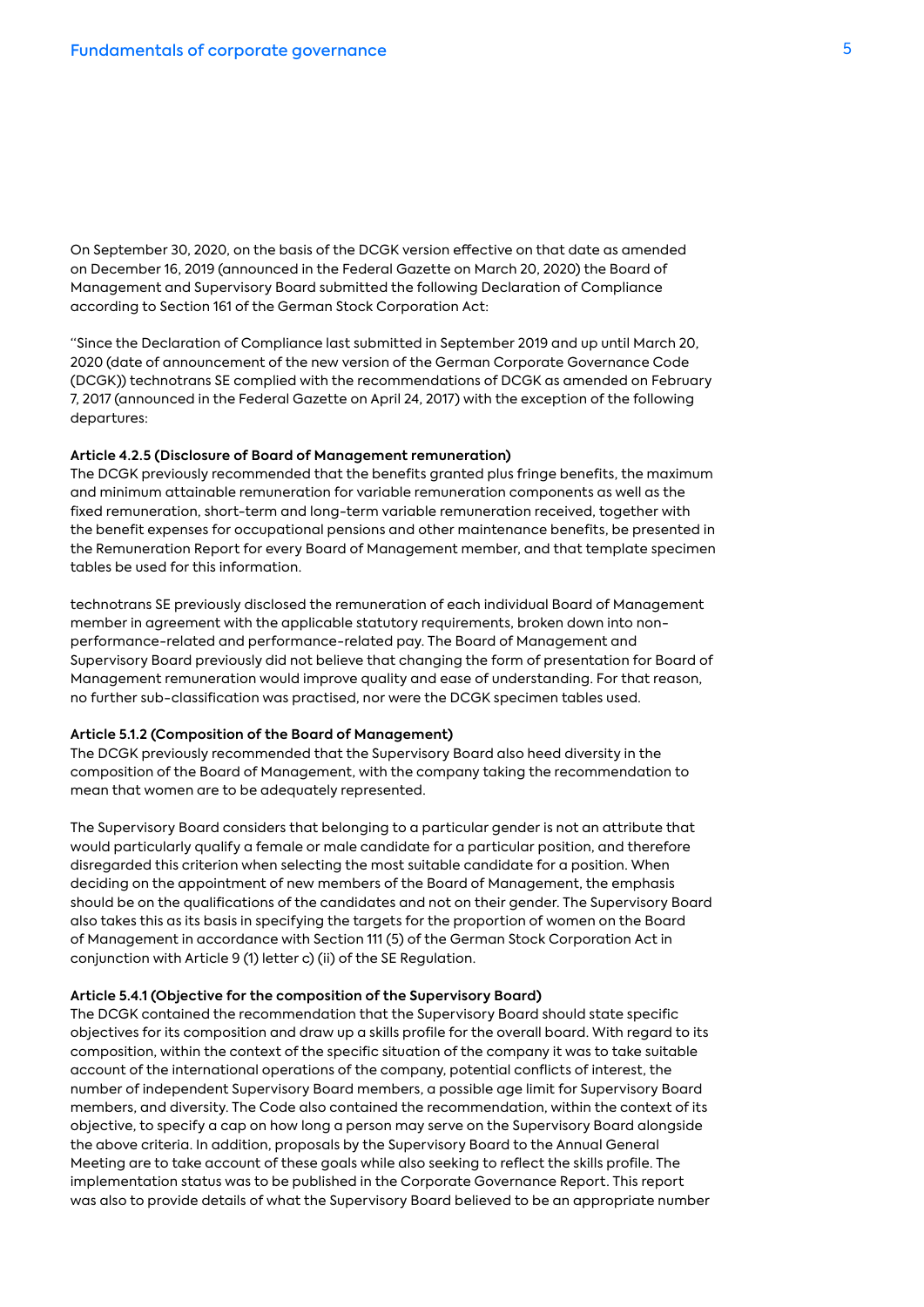of independent members. For its proposals to the Annual General Meeting for the election of new Supervisory Board members, the Supervisory Board was to ensure that the candidate in question could set aside the anticipated time required. The proposal of a candidate was also to be accompanied by a CV providing information on relevant knowledge, skills and experience. This was to be supplemented with an overview of the principal activities alongside the non-executive directorship and an updated version be published for all Supervisory Board members every year on the website of the company. In its election proposals to the Annual General Meeting, the Supervisory Board was to disclose the personal and business relationships of every candidate with the business, with the governing bodies of the company and with a shareholder holding a material stake in the company.

technotrans SE has for many years imposed an age limit of 67 (at the time of election) to membership of its Supervisory Board. The Supervisory Board has in addition drafted an objective and a skills profile, in which it considers both the composition of the overall board and the skills of the individual members. It thus addresses such issues as the desirability of an international composition, diversity and independence, but also how much time each Supervisory Board member has available. Notwithstanding this, the Board of Management and Supervisory Board were and are of the opinion that the intention pursued by the Code can also be achieved without the need to state further specific goals. In that respect the Supervisory Board only met the recommendations of Article 5.4.1 of DCGK with restrictions, despite the skills profile it has approved and the associated objective. The Supervisory Board has, however, largely observed the criteria stated in the recommendation of the Code when proposing persons to the Annual General Meeting for election. Also with regard to time available and the recommendation to publish the CVs of the candidates and Supervisory Board members, technotrans SE has observed the recommendations in Article 5.4.1 of DCGK. Personal and business relationships are equally disclosed.

With regard to the "diversity" criterion, which the company also takes to include the appropriate representation of women, the Supervisory Board has however not primarily considered gender and has focused on the knowledge and professional qualifications of the candidates, regardless of their gender. The Supervisory Board also takes this as its basis in specifying the targets for the proportion of women on the Supervisory Board in accordance with Section 111 (5) of the German Stock Corporation Act in conjunction with Article 9 (1) letter c) (ii) of the SE Regulation. In light of the circumstances presented above, the Supervisory Board also declined to stipulate a limit on how long a person may serve on the Supervisory Board. Here, too, the interests of the company are best served by basing membership of the Supervisory Board solely on the knowledge and professional qualifications of its members.

### **Article 5.4.6 (Remuneration of the Supervisory Board members)**

In the event that performance-related remuneration is promised, the DCGK envisages that this be tied to sustainable corporate performance.

In accordance with the Articles of Incorporation the members of the Supervisory Board previously received a variable remuneration component that did not expressly reflect sustainable corporate performance.

Since March 21, 2020 (when the new version of the DCGK took effect) and going forward, technotrans SE has complied and will comply with the recommendations of the DCGK as amended on December 16, 2019 (announced in the Federal Gazette on March 20, 2020) with the exception of the following departures:

### **Article A.2 (Whistleblower system)**

The DCGK recommends in Article A.2 for example the institution of a whistleblower system for employees.

Compliance is of crucial importance for technotrans SE. In light of that, the company operates a compliance management system that reflects its risk exposure, and has a code of conduct that is also published on the website. Further information is available in the Annual Report, for example. A whistleblower system is intended to form part of the compliance management system but at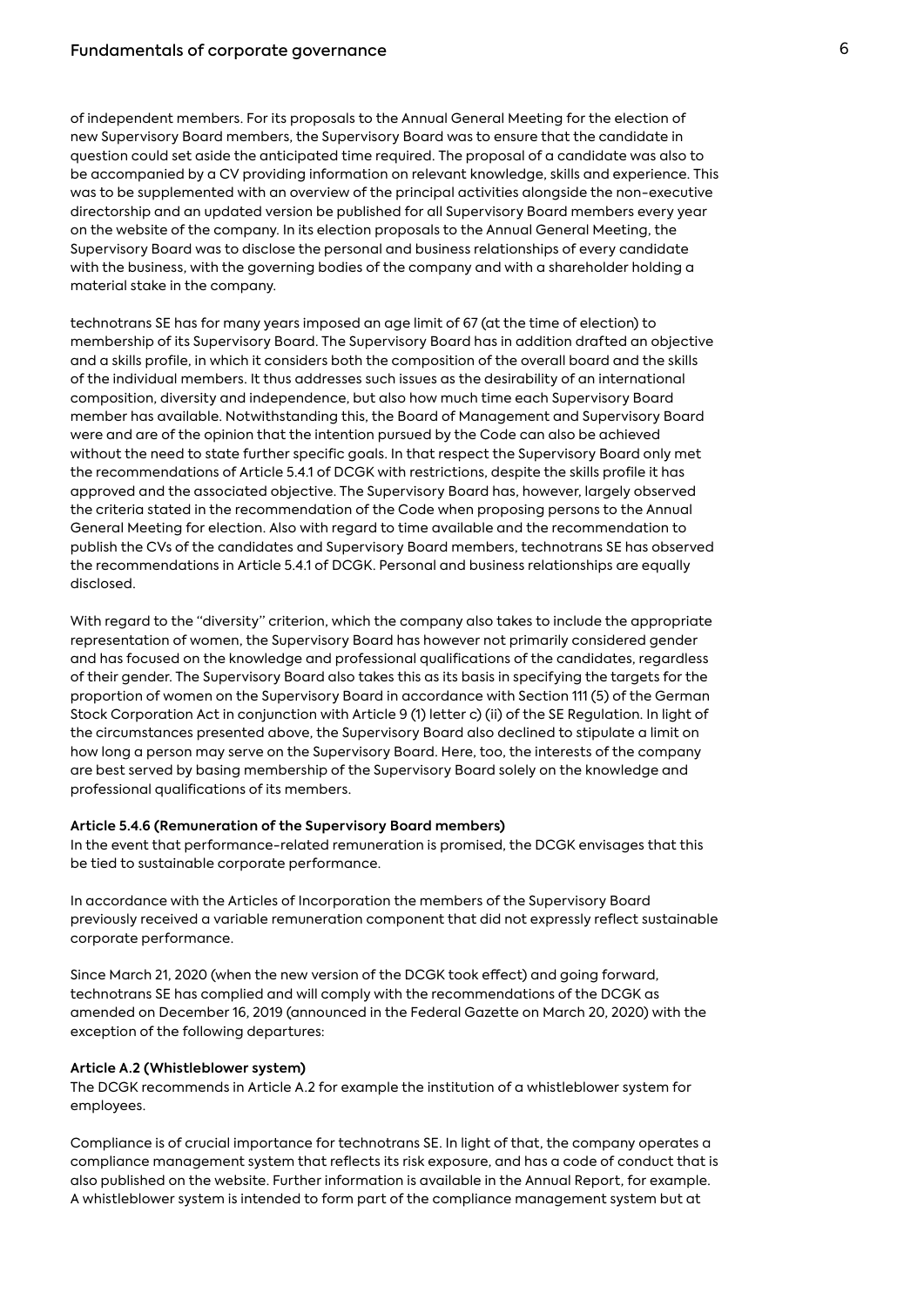technotrans SE it is currently still under development. A departure from this recommendation therefore needs to be declared for the time being.

### **Article B.1 (Composition of the Board of Management)**

In accordance with the previous Article 5.1.2 that is now Article B.1, the DCGK recommends that the Supervisory Board also heed diversity in the composition of the Board of Management, with the company taking the recommendation to mean that women are to be adequately represented.

The Supervisory Board still considers that having a particular gender is not an attribute that would particularly qualify a female or male candidate for a particular position, and will therefore continue to disregard this criterion when selecting the most suitable candidate for a position. When deciding on the appointment of new members of the Board of Management, the emphasis is therefore on the qualifications of the candidates and not on their gender. The Supervisory Board also takes this as its basis in specifying the targets for the proportion of women on the Board of Management in accordance with Section 111 (5) of the German Stock Corporation Act in conjunction with Article 9 (1) letter c) (ii) of the SE Regulation.

### **Article B.2 (Succession planning)**

In Article B.2 the DCGK recommends long-term succession planning for the Board of Management and its description in the Corporate Governance Declaration.

The Supervisory Board continuously addresses Board of Management affairs and adopts a longterm view to succession planning. However the corresponding approach was not previously described in detail in the Corporate Governance Declaration. In future, in other words from the next Corporate Governance Declaration, this DCGK recommendation will now be met.

### **Article B.5 (Age limit)**

Article B.5 recommends specifying an age limit for Board of Management members and its disclosure in the Corporate Governance Declaration.

The Supervisory Board has already previously specified an age limit for Board of Management members and incorporated this into the contracts of employment for Board of Management members. However this age limit was not previously stated in the Corporate Governance Declaration, in the absence of pertinent recommendations in the DCGK. This is to be amended in the next Corporate Governance Declaration.

#### **Article C.1 (Objective for the composition of the Supervisory Board)**

The DCGK now contains the recommendation that the Supervisory Board should state specific objectives for its composition and draw up a skills profile for the overall board. As part of this, the Supervisory Board should heed diversity. Proposals by the Supervisory Board to the Annual General Meeting should take account of these goals while also seeking to reflect the skills profile for the overall board. The implementation status is to be published in the Corporate Governance Declaration. This document should also provide details of what the shareholder representatives on the Supervisory Board believe to be an appropriate number of independent members, as well as the names of those members.

The Supervisory Board has drafted an objective and a skills profile, in which it states both the composition of the overall board and the skills of the individual members. It thus addresses such issues as the desirability of an international composition, diversity and independence, but also how much time each Supervisory Board member has available. Notwithstanding this, the Board of Management and Supervisory Board were and are of the opinion that the intention pursued by the Code can also be achieved without the need to state specific goals, and that defining further goals would actually hinder the Supervisory Board in selecting suitable members. The Supervisory Board will report in future in the Corporate Governance Declaration on the implementation status of its general objective. In that respect the Supervisory Board only meets the recommendations of Article C.1 of DCGK with restrictions, despite the skills profile it has approved and the associated objective. The Supervisory Board has, however, largely observed the criteria stated in the recommendation of the Code when proposing persons to the Annual General Meeting for election.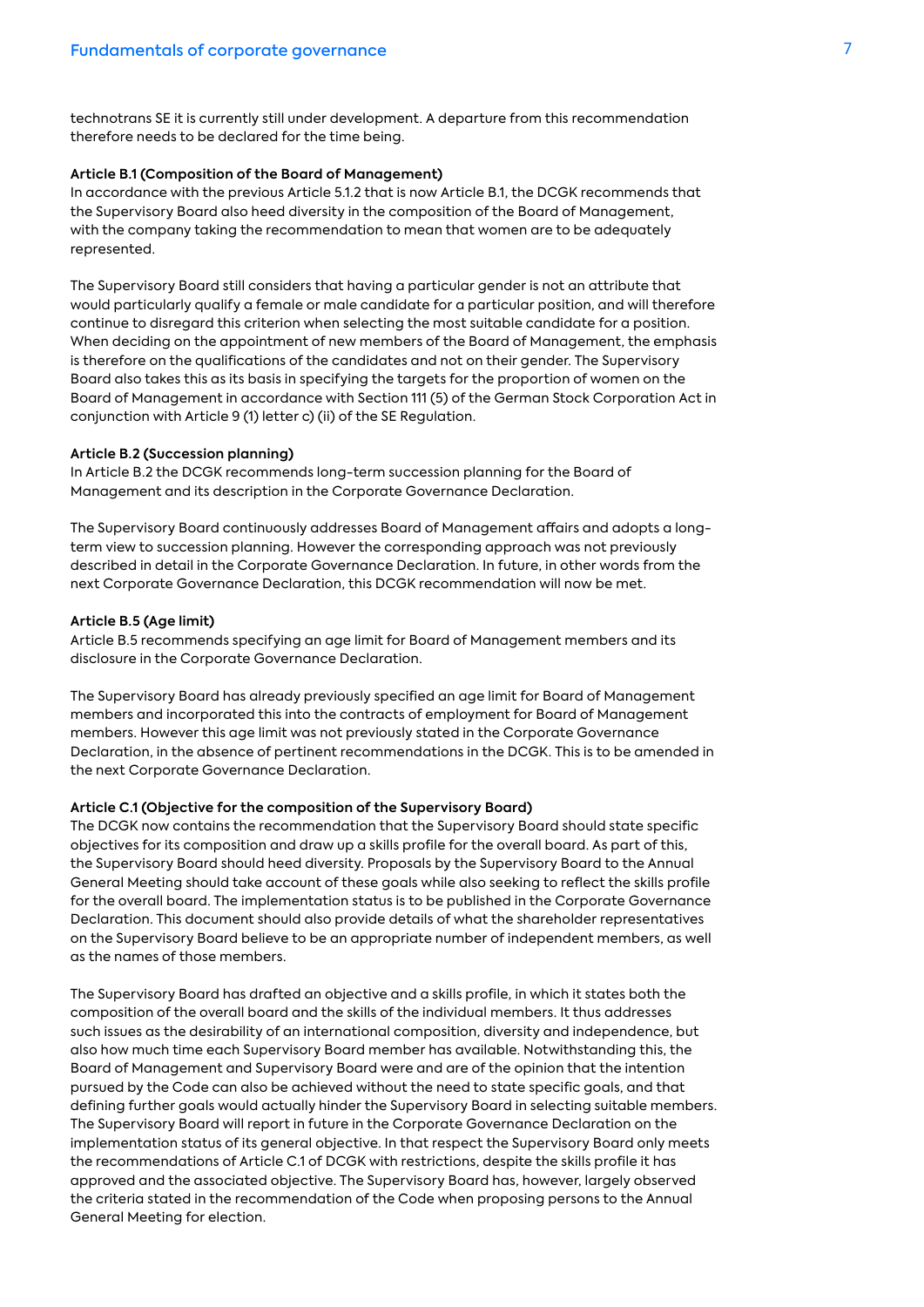With regard to the "diversity" criterion, which the company also takes to include the appropriate representation of women, the Supervisory Board nevertheless continues not to look primarily at gender and instead focuses on the knowledge and professional qualifications of the candidates, regardless of their gender. The Supervisory Board also takes this as its basis in specifying the targets for the proportion of women on the Supervisory Board in accordance with Section 111 (5) of the German Stock Corporation Act in conjunction with Article 9 (1) letter c) (ii) of the SE Regulation. This year's election proposal of Ms Bauer demonstrates that this strategy can and should promote diversity while still taking account of knowledge and professional qualifications. In light of the circumstances presented above, the Supervisory Board also declined to stipulate a limit on how long a person may serve on the Supervisory Board. Here, too, the interests of the company are best served by basing membership of the Supervisory Board solely on the knowledge and professional qualifications of its members (see also below, "Independence of Supervisory Board members").

With regard to the assessments of independence, one departure is declared because this year a reassessment was carried out by the Supervisory Board on the basis of the new DCGK independence indicators (see also below). There have not previously been any comments in the Corporate Governance Declaration on this reassessment. In future, these disclosures on the current assessment of the Supervisory Board will also be included in the Corporate Governance Declaration.

### **Article C.7, C.10 (Independence of Supervisory Board members)**

Articles C.6 et seq. of the DCGK contain several recommendations on the independence of the company's Supervisory Board members. Article C.7 of the DCGK provides new, separate indicators of when a Supervisory Board member cannot be considered independent within the meaning of the Code.

In satisfying the recommendations on the independence of Supervisory Board members, the extent to which the members of the Supervisory Board are regarded as independent based on the indicators in Article C.7 is now materially relevant. In future, the reasons for alternative or deviating categorisations must be given in the Corporate Governance Declaration. Going forward, the indicators now inserted in the DCGK focus on a period of office of Supervisory Board members of more than twelve years and prior membership of the Board of Management. From the perspective of the Supervisory Board this renders a reassessment of independence necessary, particularly because Mr Harling served on the Board of Management over ten years ago and also reached, and now exceeds, the twelve-year period of office in 2020. According to the new recommendations of the DCGK, in future Mr Harling and Dr Bröcker are to be considered non-independent within the meaning of the Code, bearing in mind that in the case of Dr Bröcker the business relationship and the resulting categorisation has already previously been disclosed and stated. The Supervisory Board considers that the categorisation made by the DCGK serves its interests and is easy to understand and transparent for shareholders. The Supervisory Board has therefore resolved to adopt the indicators stated by the DCGK as authoritative from now on and not to make any deviating categorisation such as would be permitted under Article C.8. The recommendation of Article C.7 to have more than half of the shareholder representatives on the Supervisory Board independent from the company is therefore not complied with. Because categorisation is based on the new indicators, there has previously been no disclosure pursuant to Article C.1 in the Corporate Governance Declaration (see also under Article C.1). As explained above, this will be changed with the next Corporate Governance Declaration. Finally, a departure from Article C.10 must also be declared because the Supervisory Board Chair is not to be regarded as independent within the meaning of DCGK, on the basis of the new indicators drawn up by the DCGK and the way the company is therefore categorised.

However the Supervisory Board takes the view that in its current composition, the Supervisory Board nevertheless exhibits constructive and appropriate independence of its members with regard to both the shareholder structure and the company itself (along with its development). It is assumed in this that half the shareholder representatives can be considered independent within the meaning of the Code. The Supervisory Board believes this is demonstrated by the exercising of control and supervisory functions as well as the filling of Board of Management positions with external managers, along with the developments in progress to fill new Supervisory Board positions.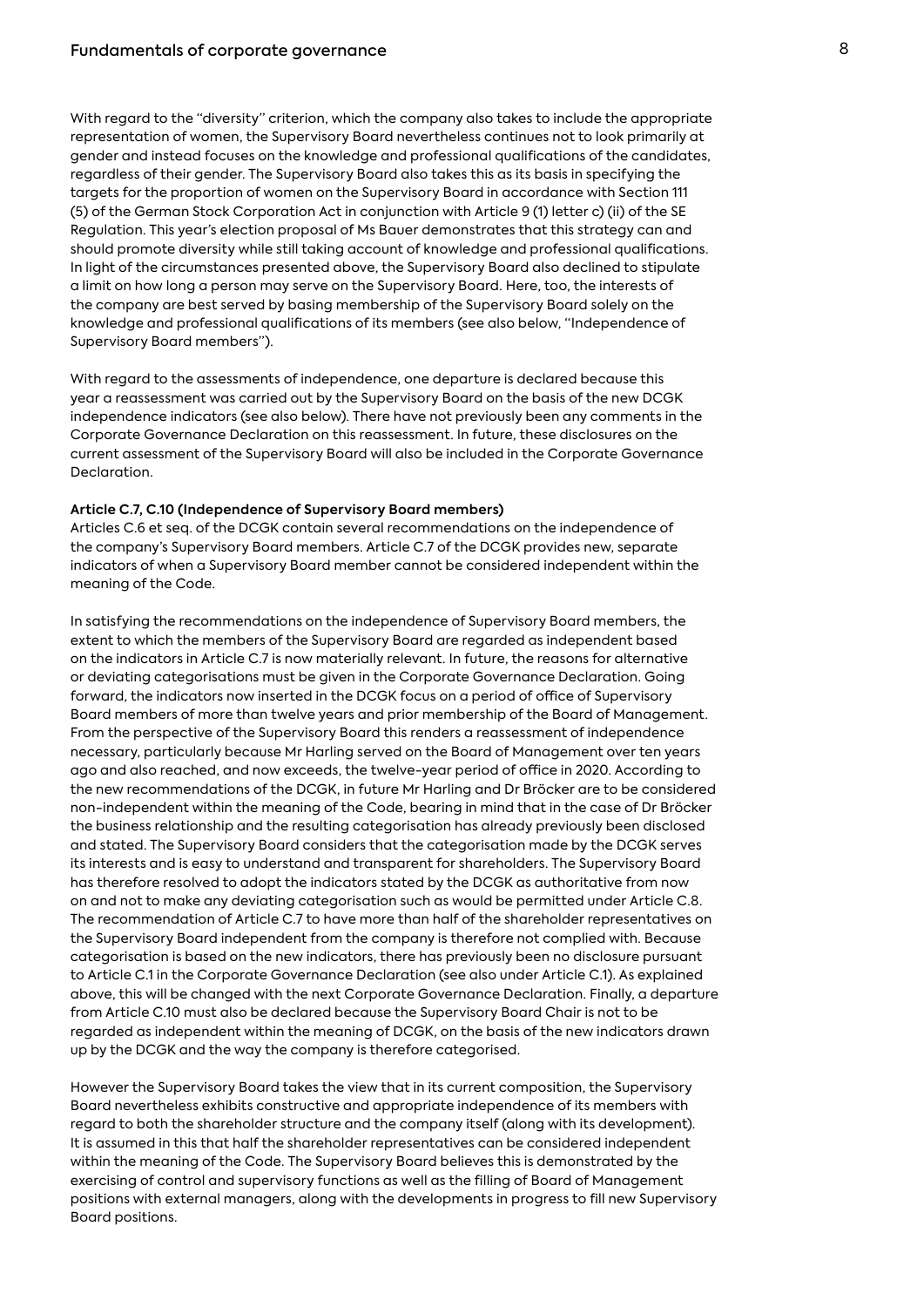### **Article D.1 (Rules of Procedure for the Supervisory Board)**

Pursuant to Article D.1 the DCGK recommends Rules of Procedure for the Supervisory Board and their publication on the website.

The Supervisory Board of technotrans SE has already had Rules of Procedure for many years. In the absence of pertinent recommendations these were not previously published on the website. The newly composed Supervisory Board is currently examining and updating its Rules of Procedure. Once they are updated, the intention is to publish them on the website pursuant to Article D.1 so that this recommendation is met in full in the future.

### **Article D.12 (Training and professional development)**

Pursuant to Article D.12 members of the Supervisory Board are to be supported upon their appointment and through training and professional development measures, which are to be reported on to the Supervisory Board.

Support for Supervisory Board members in the form recommended is already customary at technotrans SE. In the absence of recommendations on this matter, it was not expressly covered in the Report of the Supervisory Board. This is to change in the next Report of the Supervisory Board, so that the recommendation in Article D.12 will be comprehensively met in the future.

### **Article G.1 – G.15 (Board of Management remuneration)**

Articles G.1 – G.15 contain a large number of new recommendations on the features of the remuneration system and of the individual remuneration of the members of the Board of Management, including for determining variable remuneration components and to assess remuneration levels compared with other enterprises.

To that extent, it is clear that with regard to the past, some of the current recommendations were not met. This concerns especially the recommendations on determining variable remuneration components, the content of the remuneration system, the share-based approach and the predominantly long-term character. With regard to the pertinent statutory regulations in the past and the recommendations of the DCGK, the Supervisory Board considered the nature and scope of how remuneration was assessed, as well as the definition of the pertinent criteria and remuneration system applied, to be appropriate and in the interests of the company.

In light of the new recommendations of the DCGK and the ARUG II rules, the Supervisory Board is currently conducting an in-depth, thorough examination of Board of Management remuneration. After this process it plans to negotiate with the Board of Management members. The details of Board of Management remuneration – i.e. both the fundamental remuneration system and the individual remuneration of the individual Board of Management members – cannot yet currently be foreseen.

A departure from the recommendations of Articles G.1 – G. 15 is therefore declared for the past and present as a precaution, because there was a departure from Articles G.1, G.6, G.7 and G.10 in the past and it is currently not possible to state with certainty how far the company will meet the recommendations of Articles G.1 – G.15 in the future. The company will report on both the remuneration system and the remuneration of the Board of Management members in the statutorily required manner, and therefore elaborate on the declared departures also going forward.

#### **Article G.18 (Supervisory Board remuneration)**

Pursuant to Article G.18 any performance-related remuneration of the Supervisory Board shall be geared to the long-term development of the company.

In accordance with the Articles of Incorporation the members of the Supervisory Board previously received a variable remuneration component that did not expressly reflect sustainable corporate performance. An amendment to the Supervisory Board remuneration was resolved at the 2020 Annual General Meeting. According to this amendment, the Supervisory Board members now receive exclusively fixed remuneration and there is therefore no longer any departure from the recommendation in Article G.18.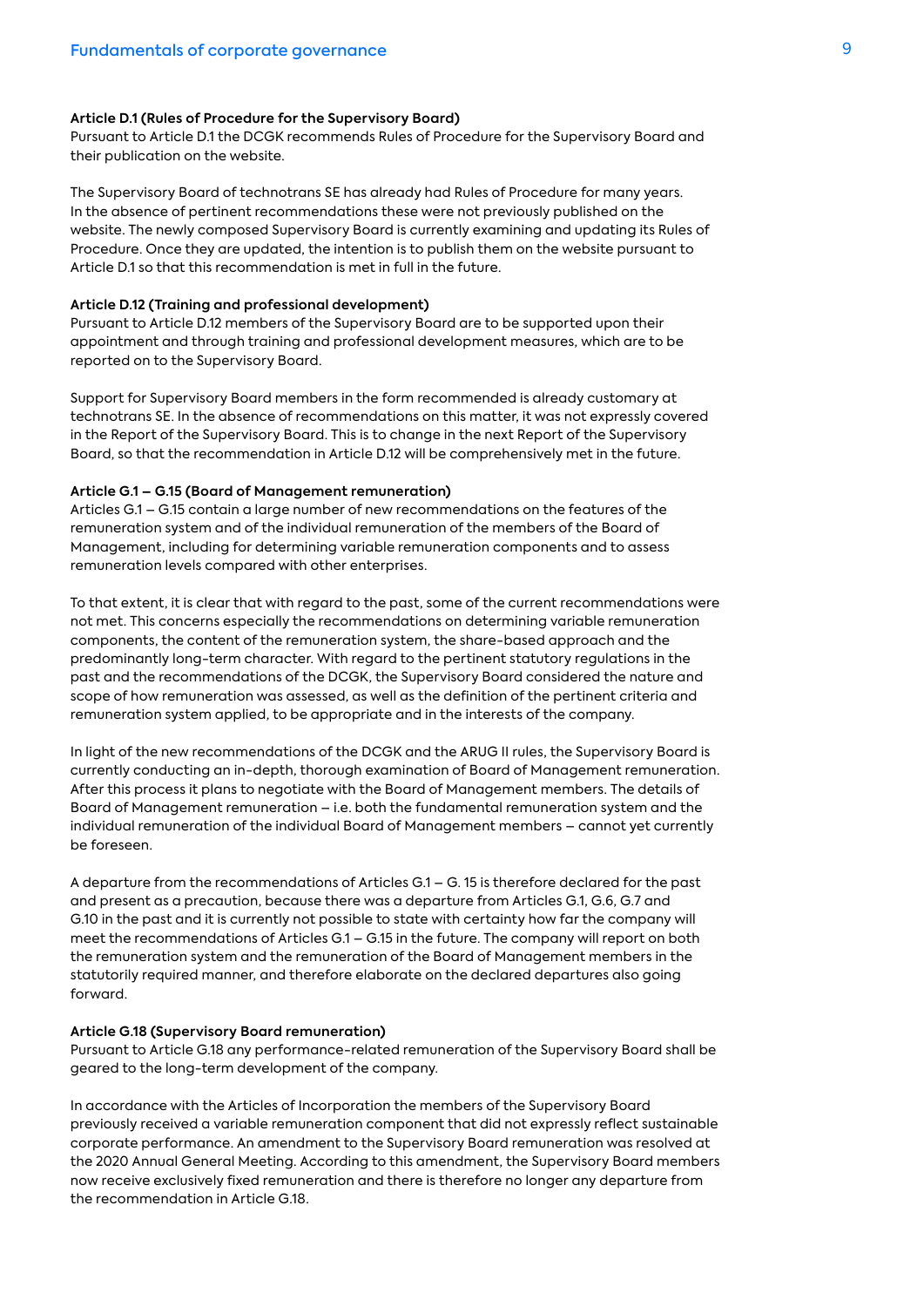Previous Declarations of Compliance of technotrans SE that are no longer current can be found on the internet at the following address:

www.technotrans.com/company/corporate-governance/declaration-of-compliance/archive

### Board of Management

### **Composition of the Board of Management and diversity**

The Board of Management of technotrans SE currently comprises the three active members Michael Finger (CEO), Dirk Engel (CFO) and Peter Hirsch (CTO/COO). Further information on the members of the Board of Management is available on the technotrans website at www.technotrans.com/company/board-of-management.

Michael Finger is appointed to the Board of Management of technotrans SE until December 31, 2023, Dirk Engel until July 31, 2021 and Peter Hirsch until December 31, 2022.

Mr Engel declared in December 2020 that he will not extend his contract beyond the above date.

The Board of Management is professionally qualified for its tasks. Mr Finger and Mr Hirsch are Mechanical Engineering graduates and Mr Engel is a Business Administration graduate.

The proportion of women on the Board of Management is currently zero. However it is possible that this will change along with future changes within the Board of Management.

When filling management functions in the company, the Board of Management takes expressly also looks at the criterion of diversity and in particular seeks to give appropriate consideration to women. The Board of Management is therefore receptive to involving and promoting women in senior positions. In light of the comparatively small number of senior positions at technotrans SE, it does not treat belonging to a particular gender in itself to be an appropriate criterion for the selection of management employees. Rather, it looks at overall picture of all candidates' professional and personal qualifications when recruiting for senior positions.

On June 30, 2017 the Board of Management specified targets of 11 percent (first management tier) and 9 percent (second tier) as the proportion of women in the two management tiers below the Board of Management for the five-year period ending on June 30, 2022. The threshold figures reflect the actual proportions of women in the above management tiers as of June 30, 2017. The approach is justified by the fact that, in light of the comparatively small circle of first and second-tier managers at technotrans SE, the existence of even a single vacancy at the cutoff date can in each case mean the targets are significantly undershot. Conversely, the appointment of a suitable female candidate to a senior position may directly lead to the target levels being overfulfilled. To that extent these targets are not especially suitable for bringing about the desired increase in the proportion of women in the first and second management tiers. Notwithstanding this, the Board of Management sets itself the fundamental target of increasing the proportion of women in the first and second management tier. technotrans SE will report on the implementation of the targets in accordance with the statutory provisions. In the 2020 financial year the proportion of women in the first and second management tiers was around 6 and 17 percent respectively.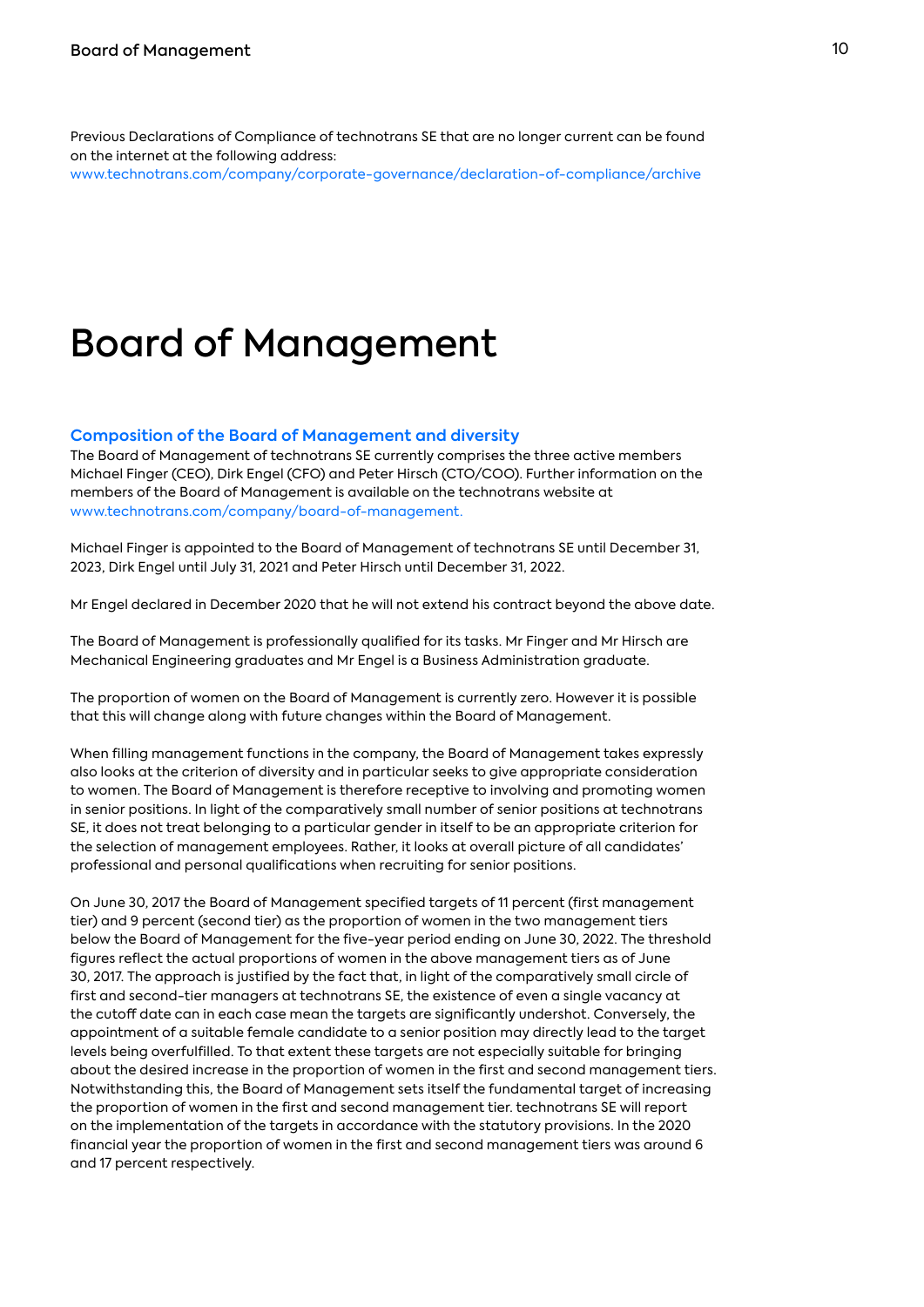As part of its long-term succession planning, based on the recommendations of the DCGK and in keeping with the statutory regulations the Supervisory Board has adopted job profiles for members of the Board of Management that are designed to provide appropriate diversity within this management body. When appointing to Board of Management positions, the Supervisory Board takes account of the following aspects in particular:

- Knowledge in need of supplementing: when a new appointment needs to be made, it is necessary first to check what desirable professional knowledge is missing from the Board of Management or needs to be improved. Candidates who possess this professional knowledge are to be identified.
- Diversity: for diversity in the composition of the Board of Management, the Supervisory Board seeks a variety of professional and international experience as well as a suitable gender balance. However the diversity concept is not the overriding criterion applied in the selection of Board of Management members; rather, the personal and professional qualifications of the individual candidates are the primary considerations. To that extent the diversity concept serves as a supplementary guideline in the selection of suitable Board of Management candidates.
- International character: at least one member of the Board of Management should have particular international experience.
- Balanced age structure: breadth of life experience in line with age should be considered when selecting candidates.
- Professional experience and expertise: the members of the Board of Management are to contribute a variety of professional experience and expertise. This should comprise both professional training and specialist experience at various companies and in various positions over their career.
- Age limit: when addressing succession planning the specified age limit for members of the Board of Management needs to be considered. A candidate may be appointed up until to their 65th birthday.

The Supervisory Board examines at regular intervals to what extent the Board of Management members meet the above criteria, whether the composition of the Board of Management as a whole is suitable and whether the targets in the job profile are still appropriate.

Ultimately the Supervisory Board decides which candidate to choose for the Board of Management position based on the interests of the company and after due consideration of the particular case.

### **Modus operandi of the Board of Management**

The Rules of Procedure for the Board of Management lay down the specific tasks of the Board Spokesman, which matters are for the Board of Management as a whole to address, what decision-making process is followed and what majority is required for individual decisions. The portfolios of the individual Board of Management members are specified in the schedule of responsibilities. The Board of Management normally holds an in-person meeting each week. The Board of Management may also vote on matters away from in-person meetings or by circulation procedure.

The Board of Management and Supervisory Board of technotrans SE work together to the benefit of the company. The Board of Management gives regular, comprehensive reports to the Supervisory Board on the current business performance, the corporate strategy as well as possible risks. Furthermore, the Board of Management regularly informs the Supervisory Board Chair of current developments.

The principles that apply within the company are also implemented on the basis of existing programmes and management systems. The most senior management body of the technotrans group is the Executive Board. On behalf of the whole group and across all locations, it drafts proposals on the ongoing development of the strategy, structure and culture of the technotrans group.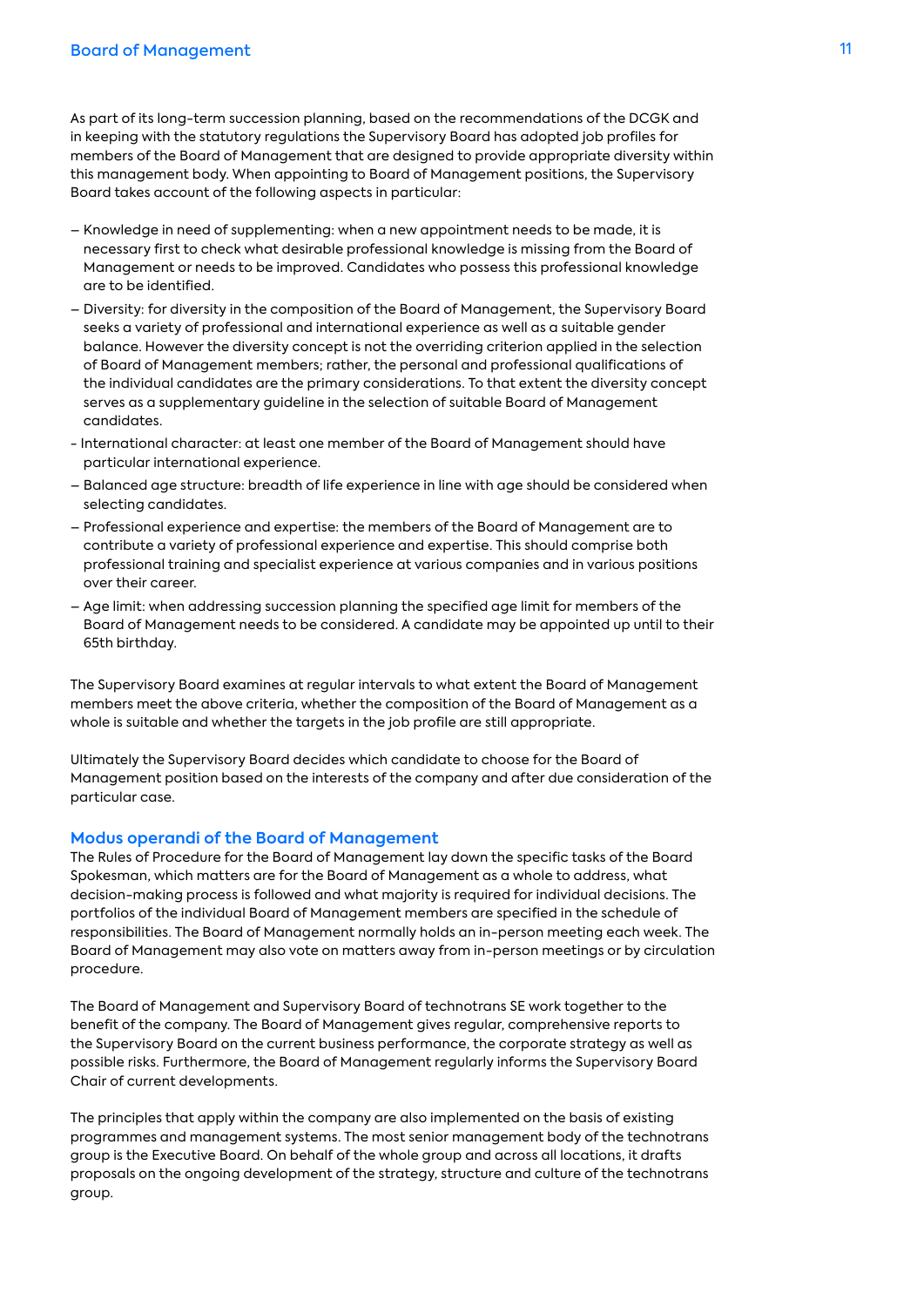It comprises the managing directors of all German locations as well as the group officers for Sales, Service, Finance and HR, and meets at least six times a year. Other management bodies are the Global Management Board, which meets once or twice per year, as well as other specialist management bodies which each conduct specialist dialogues on an ad hoc basis.

### **Corporate governance tools**

Information about the activities and decisions of the Board of Management appears regularly in the form of annual reports, interim reports and quarterly communications. The publication dates of this information can be found in the Financial Calendar on the technotrans website, at the following address:

www.technotrans.com/investor-relations/financial-calendar

technotrans also reports ad hoc on events within the group that are relevant for the capital market, for example in the form of press releases or ad hoc information. In addition, employees receive information in employee meetings and through the intranet.

Sustainably economic, ecological and social activity in keeping with applicable law is an indispensable element of entrepreneurial culture for technotrans. The company regularly updates stakeholders on the current status and relevance of sustainability. A report is published each year in the form of a Combined Non-Financial Statement (CSR report) in accordance with the regulations of Sections 289b–e HGB on the Non-Financial Statement, and of Sections 315b–c HGB on the Non-Financial group Statement and Non-Financial group Report. Pursuant to Section 315b (1) sentence 2 HGB this report applies both to technotrans SE and to the technotrans group, and is published annually as part of the Combined Management Report.

Employees are also actively encouraged to embrace sustainability in their day-to-day actions. technotrans has incorporated the principles of the UN Global Compact into the technotrans Code of Conduct, which is binding for all employees worldwide. This document constitutes the corporate compliance guideline at group level. It defines standards on how all employees should deal with each other and on how to behave towards stakeholders such as customers, suppliers, government agencies and business partners. It also contains important regulations on compliance with employment standards, data protection, IT security, anti-corruption, competition law, money laundering legislation and environmental protection. As such, it constitutes an important tool for governance and for implementing the sustainability strategy. The current version of the technotrans Code of Conduct can in each case be accessed on the technotrans website at the following address:

www.technotrans.com/company/corporate-governance/compliance

To ensure compliance with statutory requirements and voluntarily adopted principles, the technotrans group uses an effective compliance management system to DIN ISO 19600. The Board of Management bears overall responsibility for it. The managing directors/general managers of the national and international group companies have likewise committed to uphold it. They are supported in their efforts by local compliance officers. This permanently guarantees uniform management and control of group regulations, compliance with statutory requirements and voluntary commitments at all locations.

A further major component of the sustainability strategy is the group-wide risk management system based on DIN ISO 31000. This helps employees and managers to identify and respond to potential opportunities and risks early on. It involves regular, prompt reporting to the Board of Management, among other things.

### **Board of Management remuneration and securities transactions**

The provisions of the DCGK serve as the benchmark when assessing Board of Management remuneration. It is clear that with regard to the past, some of the recommendations of DCGK as amended on December 16, 2019 have not yet been met. This concerns particularly the recommendations on the features of variable remuneration components, such as a longterm character or remuneration in the form of shares. With regard to the pertinent statutory regulations in the past and the recommendations of the DCGK, the Supervisory Board considered the nature and scope of how remuneration was assessed as well as the definition of the pertinent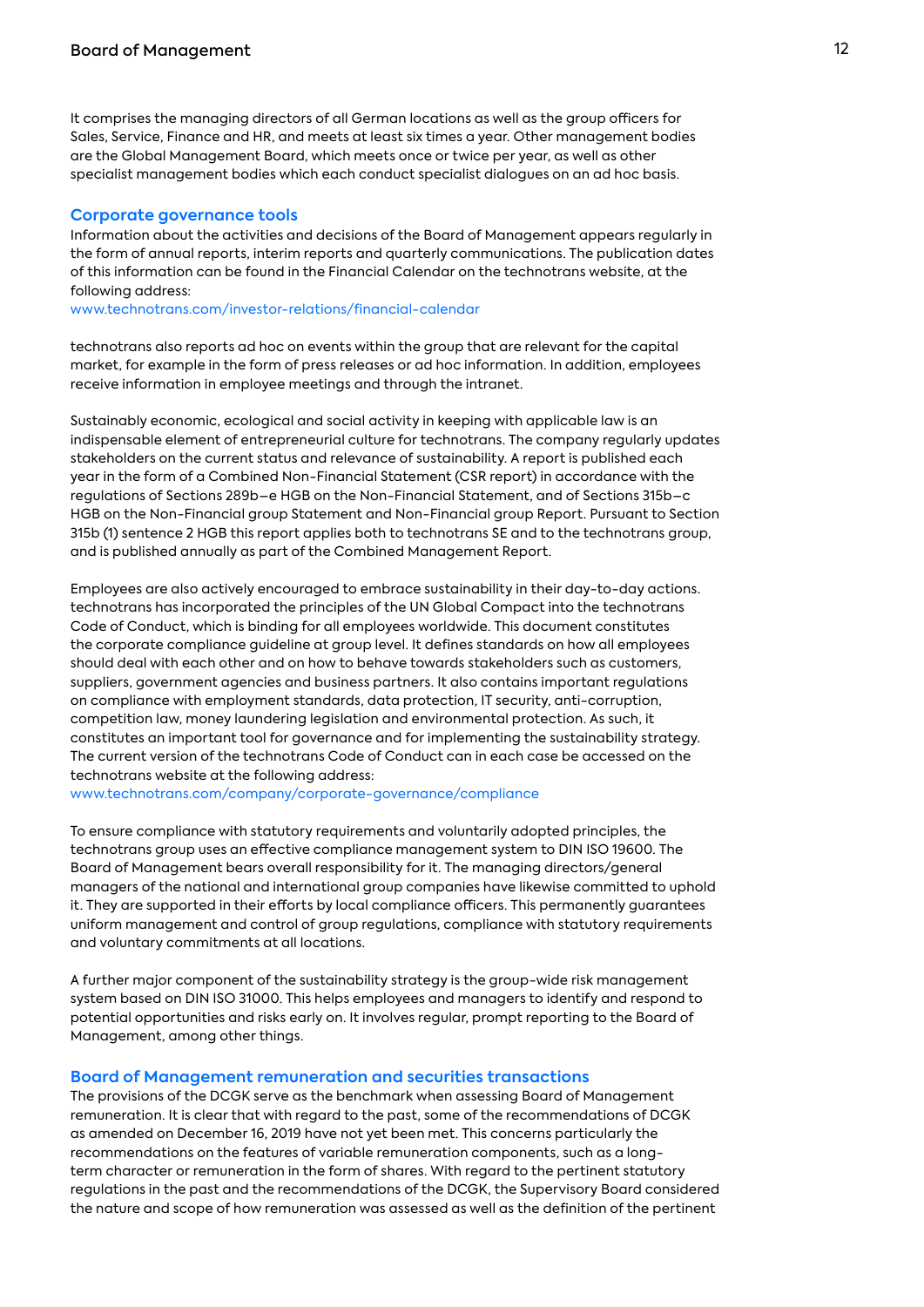criteria and the features of the remuneration system applied to be appropriate and in the interests of the company. With the goal of bringing Board of Management remuneration even more closely in line with the requirements of the DCGK and the ARUG II rules, the Supervisory Board is currently working tirelessly with an independent specialist on a complete overhaul of the Board of Management remuneration system which will comprise a fixed basic salary as well as variable remuneration components, or STI (short term incentives) and LTI (long term incentives), the latter linked directly to the share price. However, it is currently not yet possible to state the precise details of the fundamental and individual components of the remuneration system for the Board of Management.

For further details, please refer to the above Declaration of Compliance with the DCGK. Details of the existing features of the remuneration system and the actual level of total remuneration are provided in the Remuneration Report, in the latest Annual Report.

According to Article 19 of the EU Market Abuse Regulation, the members of the Board of Management must make a public declaration if they buy or sell technotrans shares exceeding the threshold value of € 20,000. There were no such transactions in the 2020 financial year.

The securities portfolios of the Board of Management members are stated in the Annual Report.

There were no advance payments and/or loans to members of governing bodies in the 2020 financial year. Nor did the company enter into any contingent liabilities on their behalf.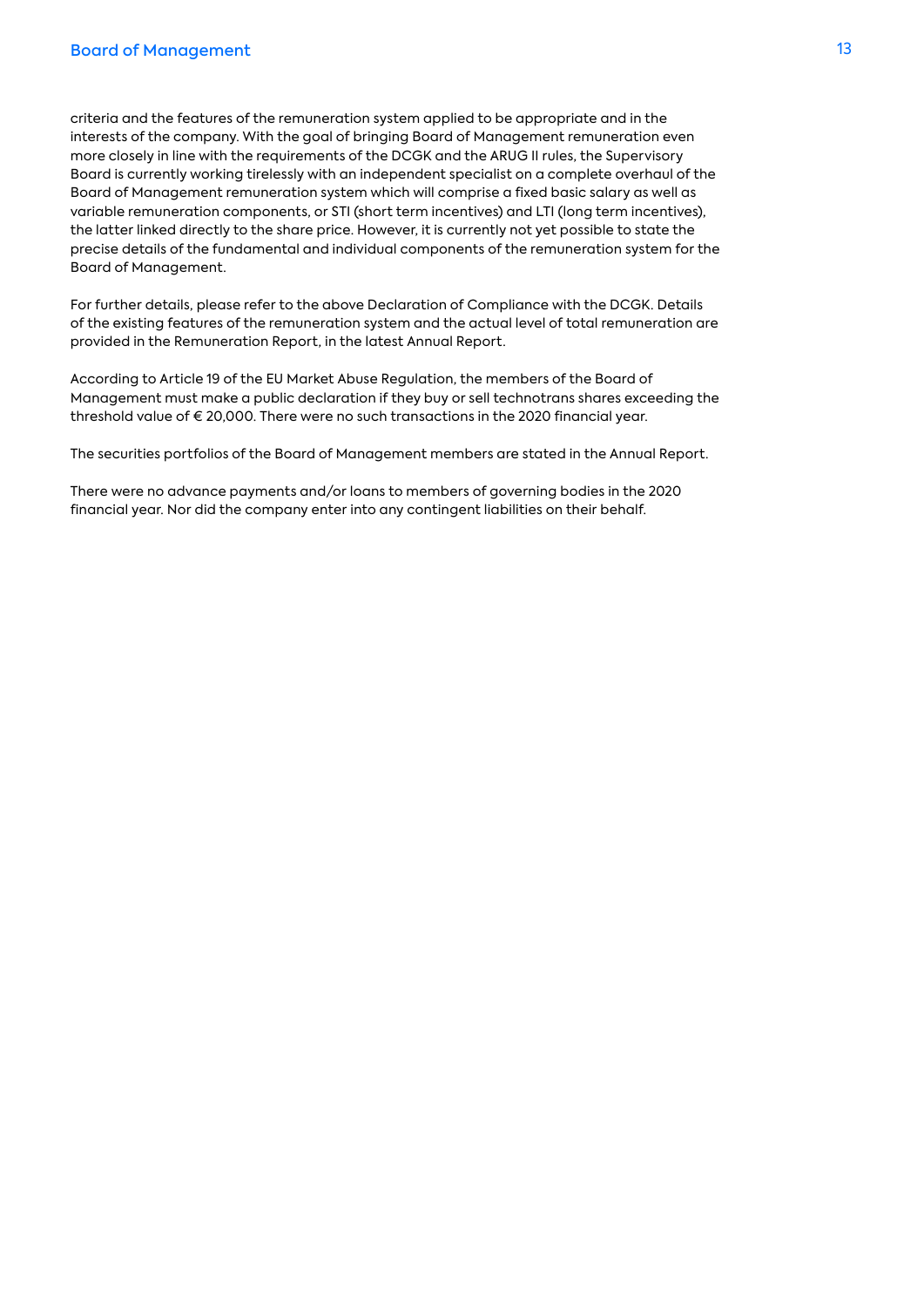### Supervisory Board

### **Composition and diversity of the Supervisory Board**

The Supervisory Board of technotrans SE comprises six members. In accordance with the Articles of Incorporation and the agreement between the company and the shareholders following the completion of the modifying conversion in 2018, there are four representatives of the shareholders and two employee representatives.

The current members of the Supervisory Board and their CVs can be accessed on the technotrans website at the following address: www.technotrans.com/company/supervisory-board

The disclosures also include the year of appointment, the end of the appointment period, other nonexecutive and executive directorships, as well as professional knowledge.

Please refer to the Declaration of Compliance with the DCGK with regard to the "diversity" criterion, which the company also takes to include the appropriate representation of women. In this regard the Supervisory Board continues to prioritise the knowledge and professional qualifications of a candidate independently of gender.

The DCGK contains several recommendations on the independence of the company's Supervisory Board members. These recommendations include indicators for when a Supervisory Board member cannot be considered independent within the meaning of the Code. The version of the Code that is currently in effect includes an assessment of the independence of Supervisory Board members based on whether a member has served on the Supervisory Board for more than twelve years. Dr Bröcker and Mr Harling have been members of the Supervisory Board since 2007 and 2008 respectively. According to the DCGK, they are therefore not formally considered independent based on this indicator alone. The recommendation of the DCGK that more than half of the shareholder representatives should be independent members is consequently not complied with. The shareholder representatives Ms Bauer and Dr Höper can be classified as independent within the meaning of the DCGK. For further details, please refer to the above Declaration of Compliance. The Supervisory Board has moreover declared there that it regards the current composition as constructive and the independence of its members as appropriate.

The Supervisory Board has adopted its own skills and job profile to ensure that the process for selecting new board members follows objective suitability criteria. The line-up of the board should always be such that it can perform its supervisory and advisory functions in the competent and due manner intended under the German Stock Corporation Act (AktG) and the DCGK. For each aspect of the Supervisory Board's activities there should be at least one competent person on the board, so that the necessary range of skills and experience is fully covered by the Supervisory Board members as a whole. That aside, certain indispensable general skills and experience are expected of each Supervisory Board member.

The Supervisory Board updated the skills and job profile for its members at its meeting on February 2, 2021. It covers the following criteria:

- Supervisory Board members should meet the following standards over and above general requirements regarding education, reliability, professional experience and specialist suitability, or acquire these skills where they go beyond the minimum standard required under the German Stock Corporation Act:
	- An understanding of the business activities of the technotrans group, including its market and competitive environment, the key markets, the customer structure and the strategic direction
	- The ability to make a qualified assessment of reports to the Supervisory Board and draw their own conclusions
	- The ability to evaluate the correctness, cost effectiveness, appropriateness and legality of the decision documents to be examined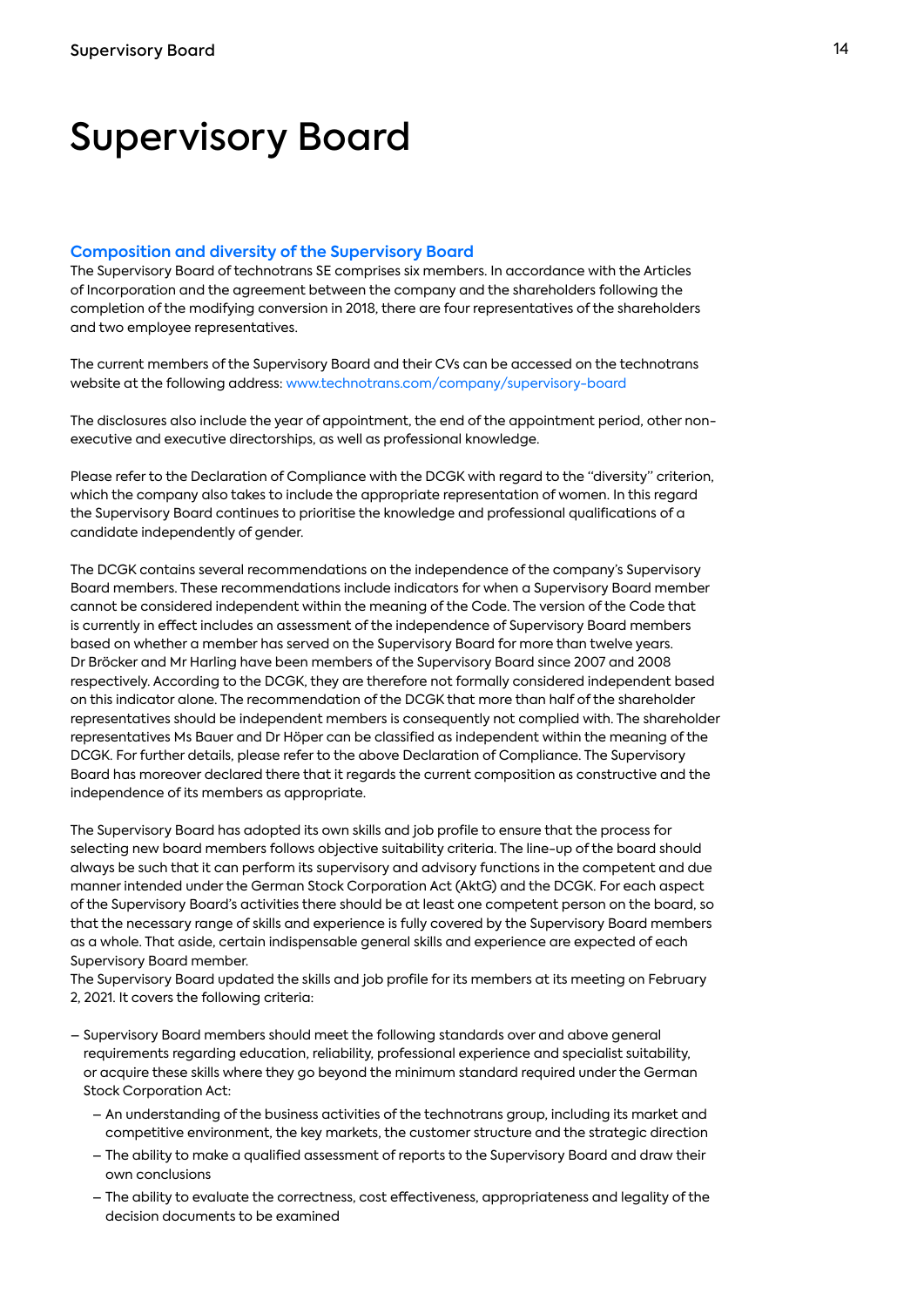- With regard to special skills of individual Supervisory Board members that need to be exhibited by the board as a whole, the following subject areas in particular are highly relevant:
	- Appropriate expertise and personal experience in the energy sector, knowledge of its political importance and of how the various stakeholder interests in the sector interact
	- Leadership experience
	- International experience
	- Appropriate expertise in matters of capital market law
	- Expertise in the fields of accounting or auditing held by at least one independent member of the Supervisory Board
	- Particular knowledge of and experience in the application of accounting standards and internal control procedures held by the Chair of the Audit Committee. They must equally be independent and should not be a former Board of Management member of the company whose term of office ended less than two years ago.

In addition to the skills and job profile, the Rules of Procedure of the Supervisory Board, which can be accessed at

www.technotrans.com/company/corporate-governance/procedure-rules-of-supervisory-board, contain provisions on the composition of the board. These state that only persons who are not above the age of 67 at the time of the election shall be proposed for election or re-election as a member of the Supervisory Board.

In its current composition the Supervisory Board of technotrans SE meets all of the above requirements.

Its members as a whole possess all the key skills, abilities and experience that are required for them to perform their duties properly.

New Supervisory Board members receive a comprehensive information package comprising the Articles of Incorporation, the Rules of Procedure for the Supervisory Board, Audit Committee and Board of Management, as well as information on capital market regulations for Supervisory Board members and information on liability insurance (D&O policy).

### **Modus operandi of the Supervisory Board**

The Supervisory Board appoints the Board of Management, approves the Board of Management's schedule of responsibilities, advises it on the running of the company and oversees its activities. The board also holds responsibility for dismissing Board of Management members. It in addition determines the structure and amount of Board of Management remuneration. The Supervisory Board is involved in all key entrepreneurial decisions.

The Articles of Incorporation of technotrans SE as well as the Rules of Procedure of the Board of Management define the range of measures and transactions that the Board of Management may only conduct with the consent of the Supervisory Board. The Articles of Incorporation can be accessed on the technotrans website.

The principles of cooperation for the Supervisory Board of technotrans SE are set forth in the Rules of Procedure of the Supervisory Board. These can be accessed at the following web address: www.technotrans.com/company/corporate-governance/procedure-rules-of-supervisory-board.

The members of the Supervisory Board are requested to take responsibility individually for the training and professional development they require to perform their duties. technotrans supports the Supervisory Board members through this process in the recommended form. Board of Management members moreover provide extensive assistance throughout the induction phase of new Supervisory Board members by providing detailed information about the company in personal discussions and being available to answer any questions.

Regularly once a year, the Supervisory Board examines the effectiveness of its activities in the form of a structured questionnaire. The topics of the self-evaluation include in particular whether the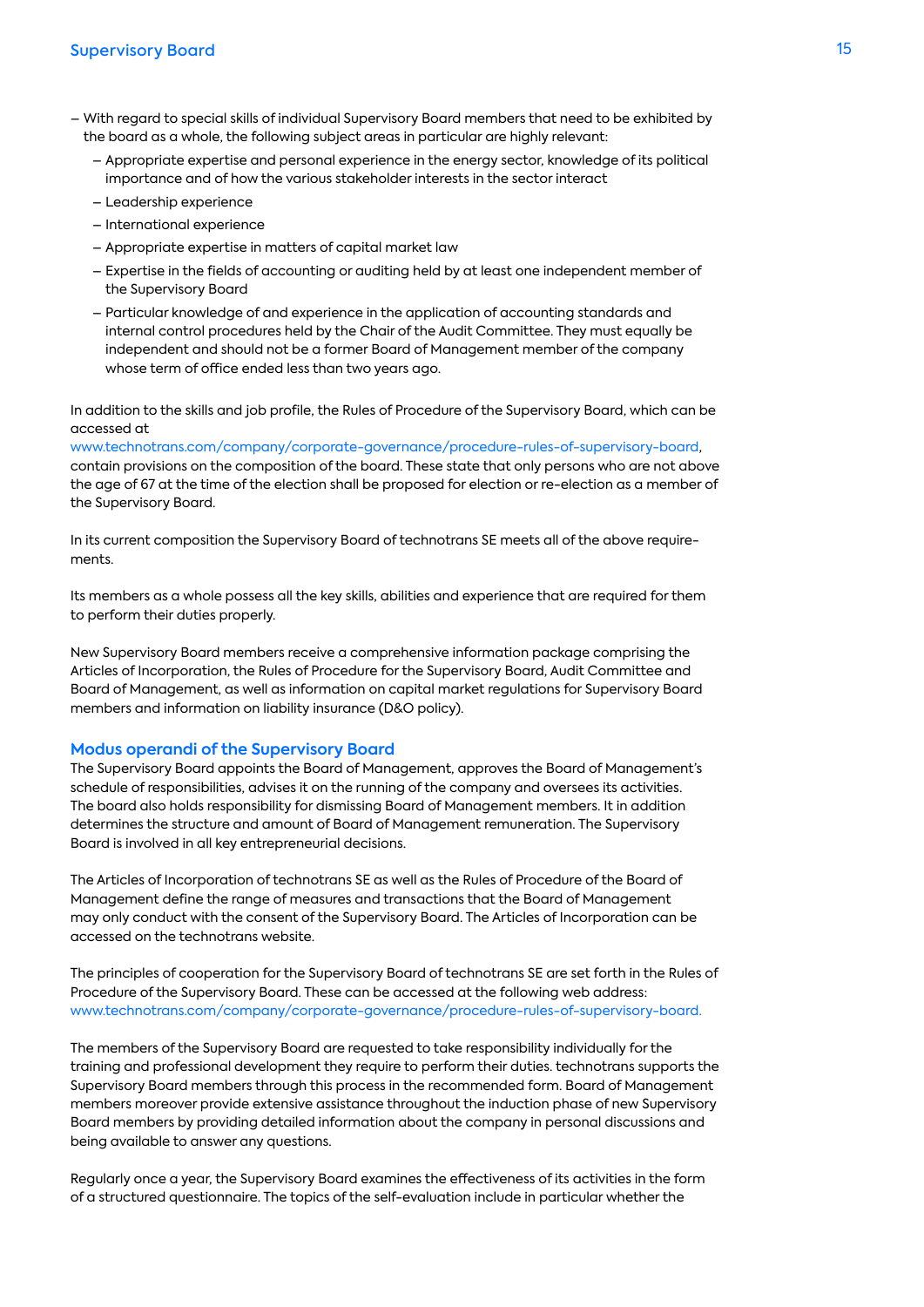Board of Management has supplied the Supervisory Board with prompt, substantively adequate information, the processes within the Supervisory Board and the flow of information between the committees and the Supervisory Board. The self-evaluation was carried out in December 2020.

For detailed information on the work of the Supervisory Board and its committees, please refer in each case to the Report of the Supervisory Board published in the respective Annual Report. This report can be found at www.technotrans.com/investor-relations/financial-reports.

### **Activities of the Supervisory Board in the year under review**

The Supervisory Board of technotrans SE performed the duties incumbent upon it under the law and in accordance with the Articles of Incorporation and the Rules of Procedure in full and with great care in the 2020 financial year. It regularly advised the Board of Management on the running of the company and continuously oversaw its activities. It was involved directly and at an early stage in all decisions of fundamental significance.

The Board of Management at all times fulfilled its duties to report and inform under the statutory requirements and the Articles of Incorporation and informed the Supervisory Board regularly, promptly and comprehensively of the current status of transactions, the business performance and the economic position, the prevailing risks, risk management as well as relevant questions of compliance, strategy and planning. Significant business transactions were discussed in the committees and the plenary meetings on the basis of reports. Deviations in the business performance from the plans and targets were explained individually and discussed at length by the Supervisory Board. The Supervisory Board Chair moreover maintained regular contact with the Board of Management.

For further information on the meetings, please refer in each case to the Report of the Supervisory Board published in the respective Annual Report. As previously indicated, this report can be found at www.technotrans.com/investor-relations/financial-reports.

There was no evidence of conflicts of interest among Supervisory Board and Board of Management members which must be disclosed without delay to the Supervisory Board and of which the Annual General Meeting is to be notified.

### **Committees and their modus operandi**

To enable it to fulfil its duties more efficiently, the Supervisory Board has formed three committees: the Audit Committee, the Committee for Board of Management Affairs and the Nominating Committee. For detailed disclosures on the tasks of the committees, please refer to Sections 7 et seq. of the Rules of Procedure of the Supervisory Board.

Disclosures on the members and chairs of the committees can be accessed at the following address: www.technotrans.com/company/supervisory-board

The committee chairs regularly brief the full Supervisory Board on their work. For further details, in each case please refer to the current Report of the Supervisory Board. That report also includes a summary of members' attendance at the board's meetings and committees.

The Chair of the Supervisory Board and the Chair of the Audit Committee also maintained an intensive dialogue with the Board of Management outside the regular board meetings.

#### **Supervisory Board remuneration and securities transactions**

The remuneration of the Supervisory Board is based on the relevant resolutions passed by the Annual General Meeting and is laid down in Article 17 of the Articles of Incorporation of technotrans SE. These can be accessed at the following web address: www.technotrans.com/company/corporategovernance/articles-of-incorporation.

In addition to reimbursement of their expenses, the members of the Supervisory Board accordingly receive fixed remuneration in the amount of € 30,000.00 for each full financial year for which they have served on the Supervisory Board, payable at the close of the Annual General Meeting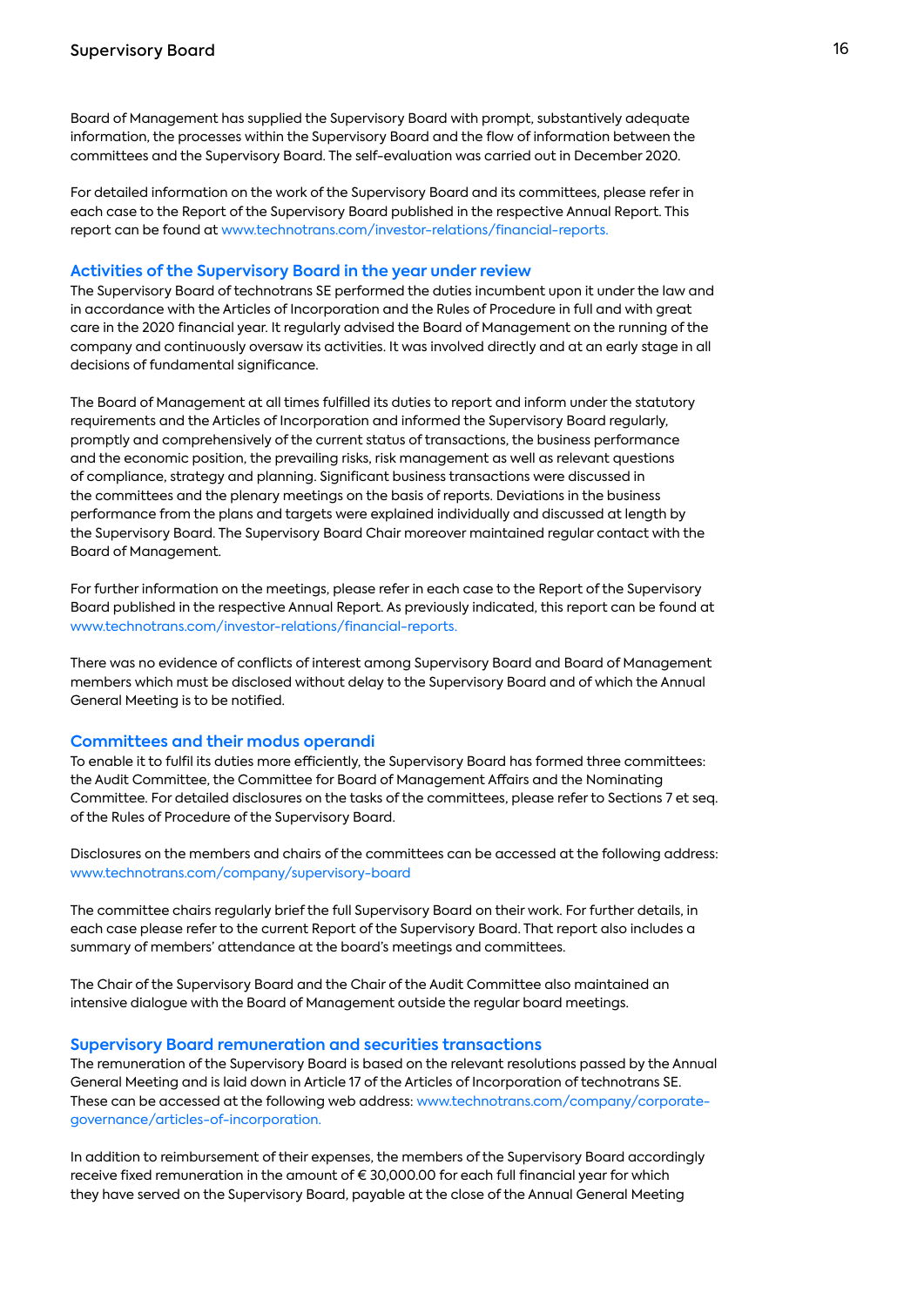that gives discharge for the preceding financial year. The Chair receives twice the fixed amount of remuneration, and the Deputy Chair one and a half times the fixed amount. The members of a committee formed by the Supervisory Board – with the exception of the Audit Committee – moreover each receive an additional remuneration of € 5,000.00. The members of the Audit Committee each receive an additional fixed remuneration of € 7,500.00. The Chair of a committee in each case receives double the amount. In addition, the members of the Supervisory Board receive an attendance fee of € 1,500.00 for each Supervisory Board meeting (in-person meeting, telephone or video conference lasting at least two hours) in which they take part. Members of a committee receive an attendance fee of € 500.00 for each committee meeting (in-person meeting, telephone or video conference lasting at least two hours) in which they take part. The Chair of a Supervisory Board committee in each case receives double the attendance fee for participation in meetings chaired by them. If a Supervisory Board member takes part in multiple meetings on one day, they are only entitled to one attendance fee.

The Annual General Meeting may resolve one or multiple long-term variable remuneration components for the Supervisory Board, on top of the remuneration according to the Articles of Incorporation. If the Annual General Meeting resolves to grant such a remuneration component, it shall simultaneously specify a cap (maximum remuneration) for the total remuneration of each Supervisory Board member.

Supervisory Board members who have not held office for a full financial year receive pro rata temporis remuneration pursuant to the above paragraphs, in line with their period of office; this applies correspondingly for the separate remuneration of membership of a Supervisory Board committee.

The company shall reimburse every Supervisory Board member for the value-added tax incurred on their remuneration.

Another component of the remuneration of Supervisory Board members is the calculated pro rata share of an insurance premium for third party financial loss insurance (D&O policy) paid by the company in an arm's length transaction and taken out in its own name in favour of the Supervisory Board members.

In accordance with Article 19 of the EU Market Abuse Regulation the members of the Supervisory Board are obliged to make a public declaration if they acquire or dispose of shares in technotrans exceeding the threshold value of € 20,000. No transactions were reported by Supervisory Board members in 2020. All reportable share trading by Supervisory Board members that are reported to the company are published in accordance with Article 19 of the EU Market Abuse Regulation.

Detailed disclosures on the remuneration of the Supervisory Board and the amounts paid to its individual members are in each case contained in the current Remuneration Report, which is published in the Annual Report. It can be accessed at the following web address: www.technotrans.com/investor-relations/financial-reports.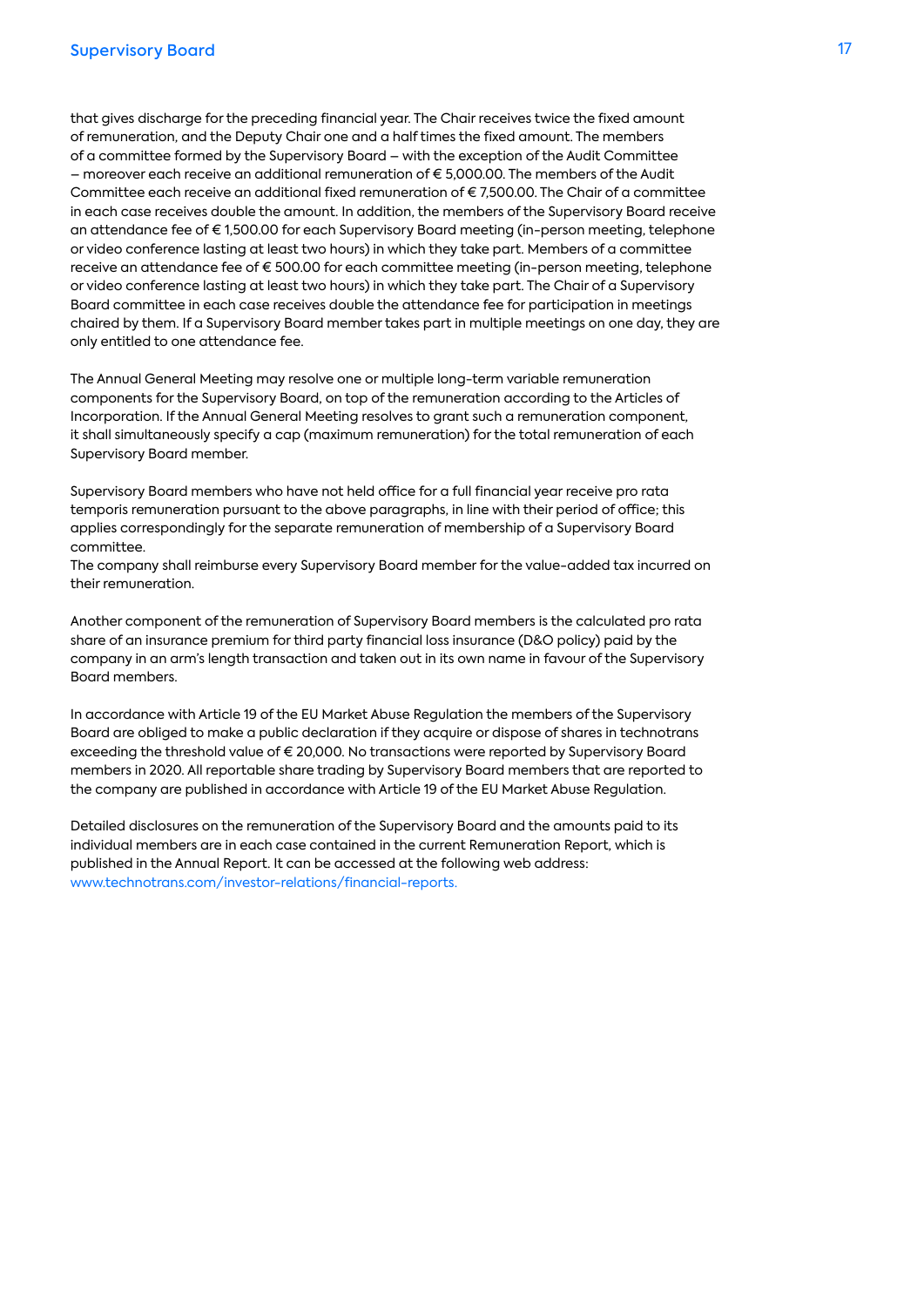## Corporate reporting and auditing

### **Reference to other elements of corporate reporting**

In addition to the annual financial statements, technotrans SE prepares interim financial statements within the meaning of Section 115 of the German Securities Trading Act (WpHG) as well as quarterly communications pursuant to Section 53 of the Rules and Regulations of the Frankfurt Stock Exchange. The separate financial statements of technotrans SE on which the dividend payment is based are prepared according to the provisions of the German Commercial Code (HGB). The Consolidated Financial Statements are prepared in accordance with the International Financial Reporting Standards (IFRS). As well as the annual and interim financial statements, technotrans publishes a Combined Management Report pursuant to Section 289 HGB, in which the business performance and situation of the company are presented.

technotrans provides information on relevant aspects of sustainability in the Combined Non-Financial Statement, which forms part of the Combined Management Report. This statement satisfies the statutory requirements on sustainability reporting under the CSR Directive Implementation Act.

The publication dates of the regular publications listed above can be found in the Financial Calendar on the technotrans website, at the following address: www.technotrans.com/investor-relations/financial-calendar

All material information about the situation of the company is published on the technotrans website at www.technotrans.com. It includes annual financial statements, interim reports and quarterly communications of the technotrans group as well as press releases, ad hoc information and voting rights notifications.

The company holds telephone conferences with financial analysts and investors when trading figures are published. Recordings are subsequently made freely available on the technotrans website. Above and beyond these publication dates, information is shared with financial analysts, investors and other capital market operators.

Talks at roadshows, conferences and plant tours are moreover a key instrument of investor relations work. In line with the recommendations of the DCGK, the Chair of the Supervisory Board is involved in these activities. There were several opportunities for contact in the 2020 financial year where Mr Harling discussed matters relating to the Supervisory Board with institutional investors.

Inside information pursuant to Art. 17 (1) of the EU Market Abuse Regulation is disclosed directly in the form of ad hoc announcements. This is also available on the technotrans website at the following address:

www.technotrans.com/investor-relations/investor-news/ad-hoc-announcements.

### **Auditing of the financial statements**

The Audit Committee of the Supervisory Board oversees auditing of the financial statements from a professional and quality perspective. It examines the independence of the auditors and appraises the supplementary services provided by the auditors. It also prepares the proposal to the Annual General Meeting on the election of the auditors and makes a recommendation on the matter. It is moreover responsible for awarding the audit mandate, specifying supplementary audit priorities and agreeing a fee with the auditors. During the audit the Chair of the Audit Committee maintains constant contact with the auditors and discusses the content of the financial statements audit with them. In accordance with legal requirements the auditors are in each case elected by the Annual General Meeting for one financial year. Most recently the Annual General Meeting appointed PricewaterhouseCoopers GmbH Wirtschaftsprüfungsgesellschaft (PwC), Osnabrück, as auditors for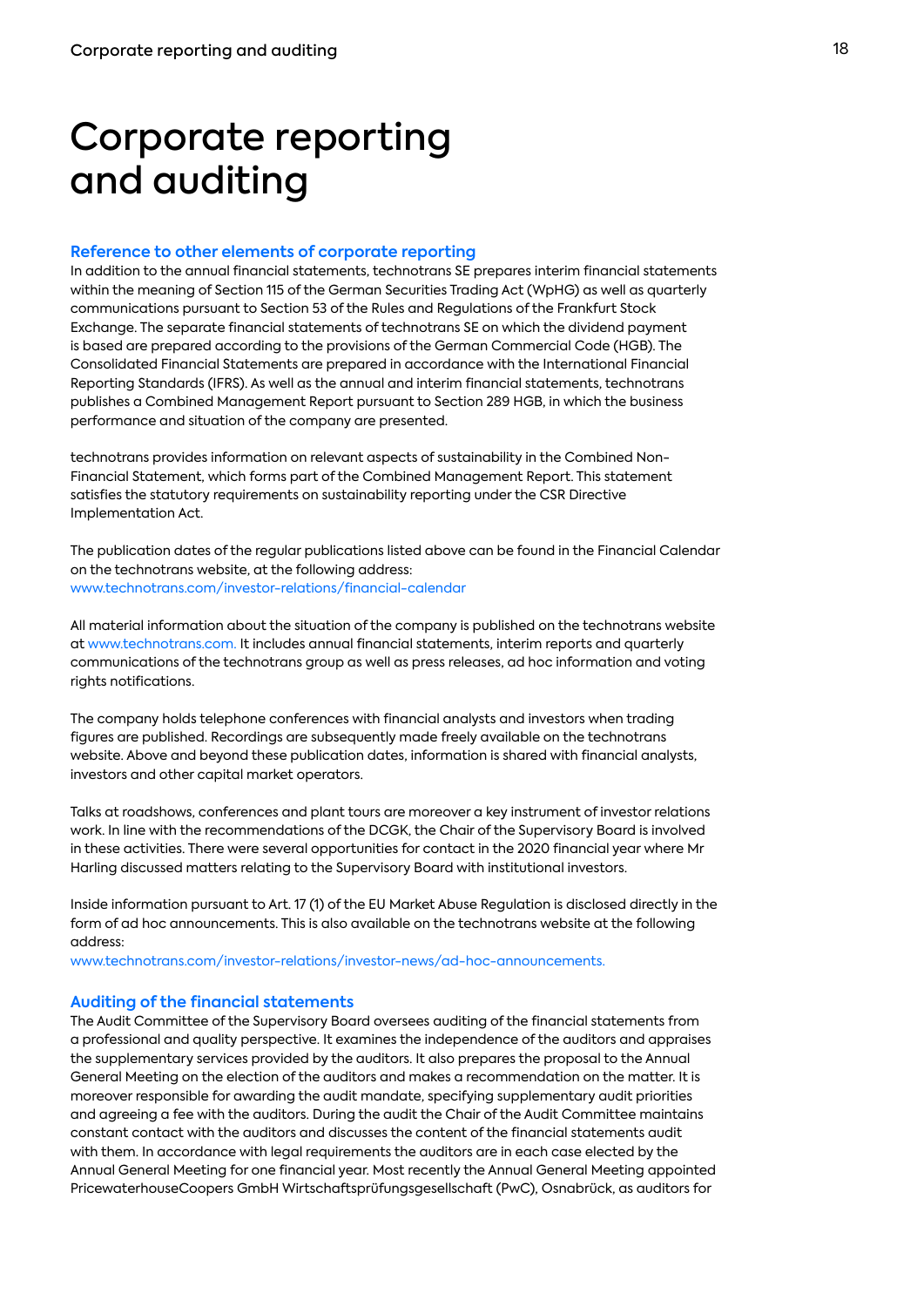the 2020 financial year at the proposal of the Supervisory Board. Under the statutory requirements to rotate auditors, PwC may be commissioned with the audit for a final time for the 2028 financial year.

By means of internal rotation PwC furthermore ensures that the audit procedures are always conducted with the requisite independence from the company. Before the Audit Committee makes a recommendation to the Supervisory Board on the appointment of the auditors, it obtains a statement from the firm of auditors on whether and to what extent there exist any commercial, financial, personal or other relationships between it, its governing bodies and its audit managers on the one hand, and the audited technotrans companies and their governing bodies on the other hand, that could raise doubts about the independence of the auditors. If, during the audit, matters should arise that undermine the auditor's impartiality or are grounds for its exclusion and cannot be immediately remedied, the auditor shall notify the Chair of the Audit Committee immediately. They must equally notify the Supervisory Board of all material matters relating to their tasks which come to their attention during the audit. Also, they must inform the Supervisory Board or note in the audit report if they establish facts that are at odds with the company's Declaration of Compliance.

The company in each case discloses information on the fees paid to PwC in the current Annual Report. In the 2020 financial year, as well as the fee for the auditing of the financial statements in the amount of  $\epsilon$  271 thousand there were fees of  $\epsilon$  49 thousand for tax advisory services.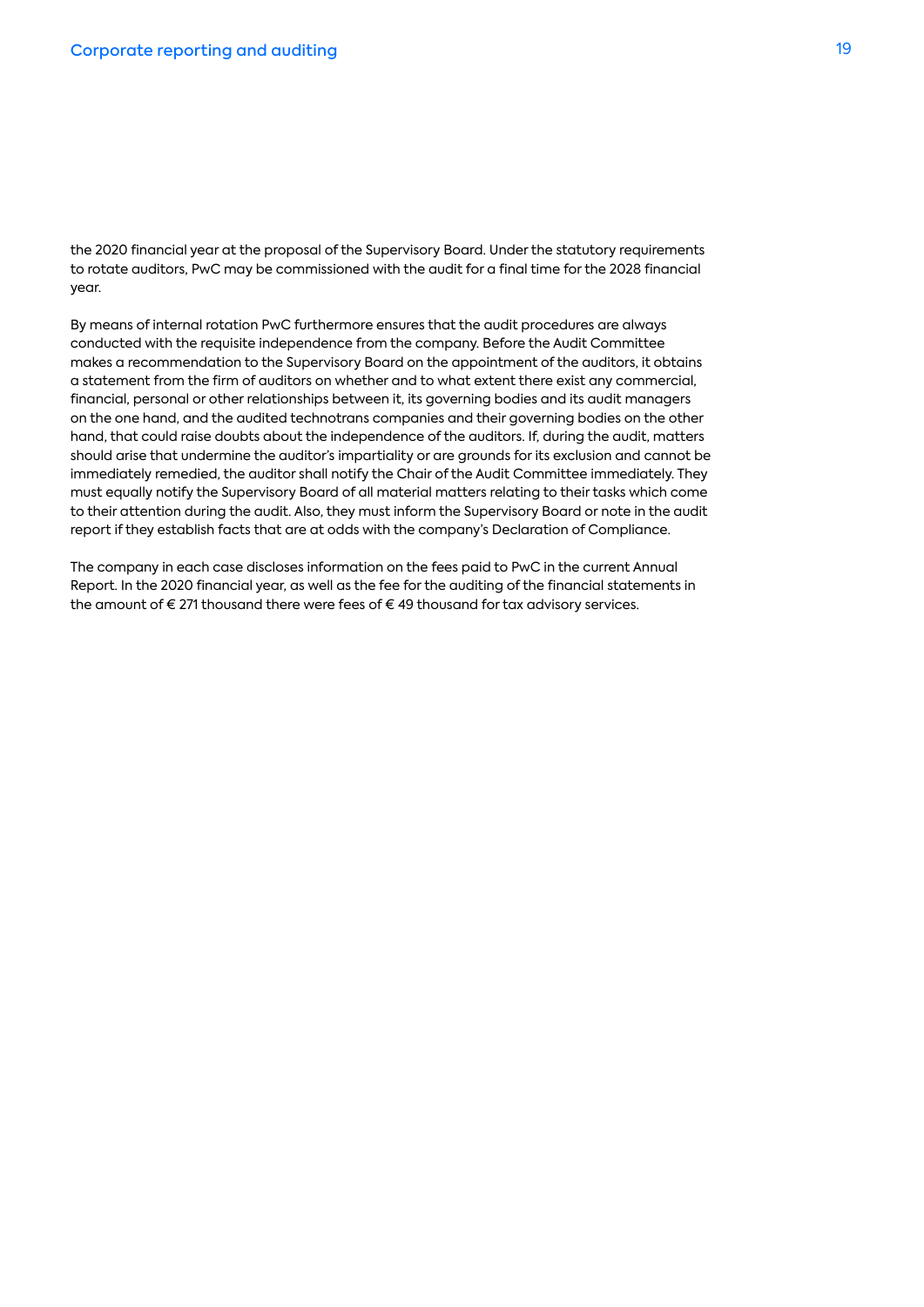# Shareholders/Annual General Meeting

### **Disclosures on shareholdings and their movements**

The issued capital (share capital) at December 31, 2020 comprises 6,907,665 fully paid no par value shares each representing a nominal amount of € 1.00 of the share capital. The shares of technotrans SE are registered shares. Exclusively ordinary shares have been issued. The rights and obligations they carry are in line with the relevant statutory requirements, taking account of the requirements under the Articles of Incorporation of technotrans SE. The Board of Management has not been notified of any voting trust agreements between shareholders.

At December 31, 2020 Gerlin N.V., Midlin N.V. and Luxempart S.A. have shareholdings in the share capital of technotrans SE that exceed 10 percent in total. Pursuant to the voting rights notifications published on December 2, 2020 Gerlin N.V., Midlin N.V. and Luxempart S.A. concluded an "acting in concert agreement" with effect from December 1, 2020. According to the voting rights notification published on December 21, 2020 the shareholding of the above shareholders in the share capital of technotrans SE amounts to 24.57 percent in total. No other direct or indirect interests in the capital amounting to more than ten percent of the voting rights are known.

All shares carry identical rights. No shares are equipped with special rights, in particular none imparting authority to control.

Employees participating in the capital exercise their voting rights directly.

The statutory requirements pursuant to Articles 39, 40 of the SE Regulation on the appointment and dismissal of the members of the Board of Management are applied. Over and above these, the provisions of the Articles of Incorporation are to be observed. Over and above the requirement of Article 46 of the SE Regulation the Supervisory Board appoints the members of the Board of Management, as specified in the Articles of Incorporation and Section 84 AktG, for a maximum of five years. To amend this point in the Articles of Incorporation, pursuant to Section 179 AktG in conjunction with Section 21 (2) of the Articles of Incorporation the Annual General Meeting must pass a resolution by a simple majority.

The Board of Management is, with the consent of the Supervisory Board, authorised to increase the share capital on one or more occasions by up to a total of € 3,450,000 until May 17, 2023, through the issue of new shares against contributions in cash or in kind. No use was made of this authorisation in 2020. The subscription right of the shareholders may be excluded insofar as the requirements of Section 186 (3) fourth sentence AktG are met or insofar as the purpose is the acquisition of companies or participating interests in companies or other assets, if the acquisition or participating interest is in the properly understood interests of the company. Other than that, the subscription right may only be excluded for the purpose of compensating for fractional amounts. In addition the Board of Management of the company is authorised until May 17, 2023 to acquire treasury shares up to 10 percent overall of the share capital existing at the time of the resolution, or at the time of this authorisation being exercised, if the latter figure is lower. If acquired by stock exchange dealings, the purchase price per share shall not exceed or undercut by more than 10 percent the average XETRA closing price (or, insofar as the XETRA closing price serves as the basis for this authorisation, the closing price determined by a successor system taking the place of the XETRA system) on the Frankfurt Stock Exchange on the five trading days preceding the acquisition. If acquired on the basis of a public offer to buy, the acquisition price per share (excluding incidental acquisition costs) shall not exceed or undercut by more than 10 percent the average XETRA closing price on the Frankfurt Stock Exchange on the eighth to fourth trading day (in each case inclusive) before disclosure of the offer to buy.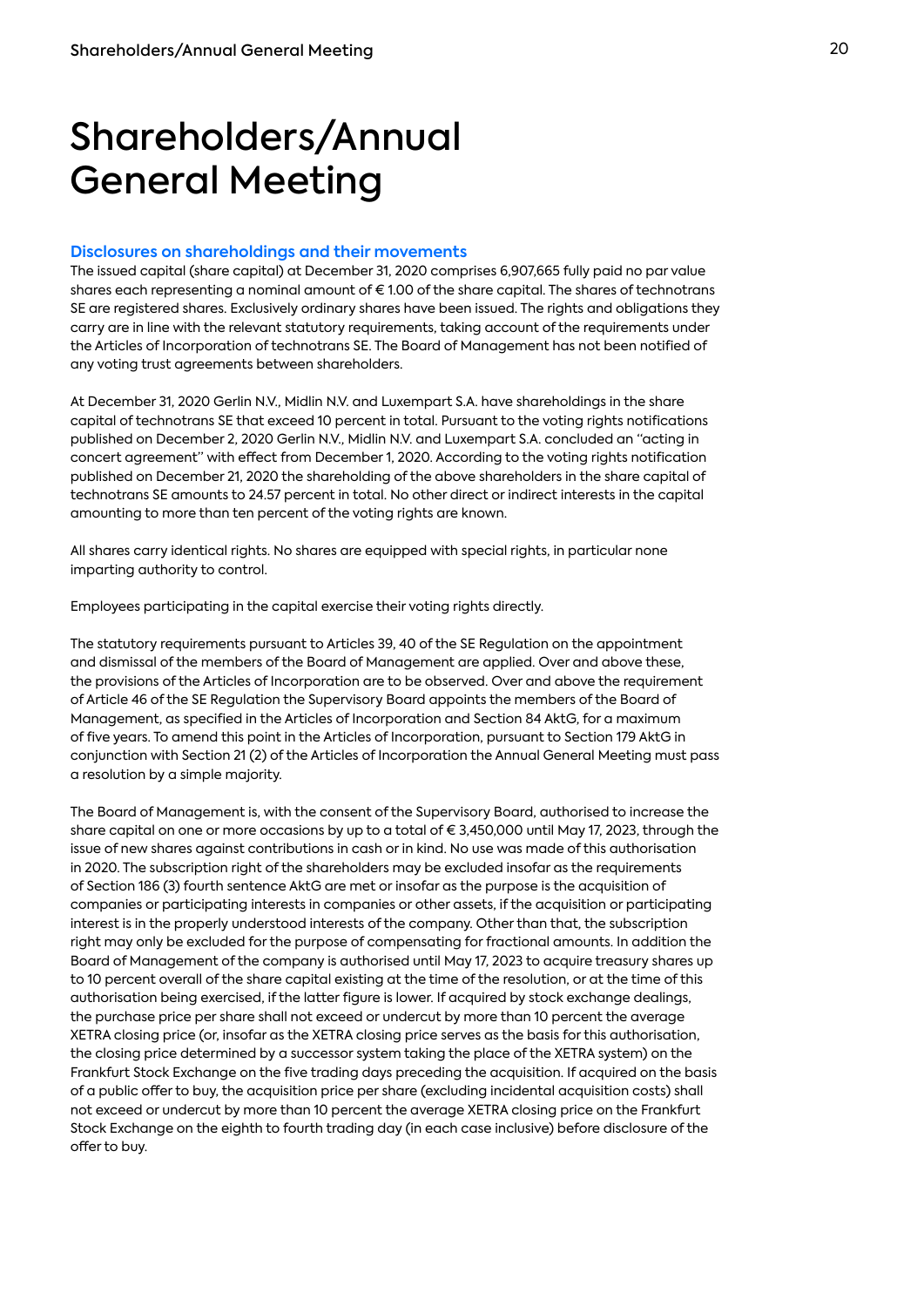The Board of Management is authorised to retire all or some of the treasury shares acquired on the basis of the authorisation, without the need for a further resolution of the Annual General Meeting.

The Board of Management is furthermore authorised to dispose of the acquired shares via the stock market or to third parties, by cash sale. In these cases the selling price shall not undercut the average XETRA closing price on the Frankfurt Stock Exchange on the five trading days prior to sale by more than 5 percent.

The Board of Management is, with the consent of the Supervisory Board, moreover authorised to dispose of the acquired treasury shares in a manner other than by sale on the stock market or by offer to all shareholders if they are offered to and transferred to third parties in exchange for contributions in kind, especially for the acquisition of businesses or of participating interests in businesses or of other assets. The price at which the acquired treasury shares are surrendered to a third party shall not significantly undercut the average XETRA closing price on the Frankfurt Stock Exchange on the last five trading days before the concluding of the agreement on the acquisition of the contribution in kind in question. The acquired treasury shares may also be used in fulfilment of obligations in respect of conversion options granted as a result of the issuing of convertible bonds.

The subscription right of the shareholders is excluded for the use of treasury shares in the last three cases.

The Board of Management is in addition authorised, in accordance with the resolution of the Annual General Meeting of May 18, 2018 and with the consent of the Supervisory Board, to issue bonds with a term of a maximum of twenty years and an aggregate nominal amount of up to € 100 million on one or more occasions up until May 17, 2023 and to grant the bearers of bonds conversion options on a total of up to 3,450,000 no par value registered shares of the company.

There are no material agreements of the parent company that are conditional on a change of control following a takeover bid.

No compensation has been agreed with the members of the Board of Management or with employees in the event of a takeover bid.

### **Rights of shareholders at the Annual General Meeting**

The shareholders exercise their rights essentially by passing resolutions and tabling questions at the Annual General Meeting. Each ordinary share carries one vote. The shareholders have the right to table a reasoned counter-motion to proposals of the Board of Management or Supervisory Board on agenda items at the Annual General Meeting. Shareholders whose shares together amount to onetwentieth of the share capital or the proportionate amount of  $\epsilon$  500,000 may demand that items be placed on the agenda and announced.

The invitation to the Annual General Meeting including all documents and reports required are made available for downloading on the technotrans website at www.technotrans.com/investor-relations/annual-shareholders-meeting before the statutory deadline.

Shareholders may also exercise their voting right by transferring it to instructions-bound proxies of the company or authorising third parties to exercise the voting right.

At the 2021 Annual General Meeting, the shareholders will be asked to vote for the first time on the remuneration system that meets the Shareholder Rights Directive Implementation Act (ARUG II).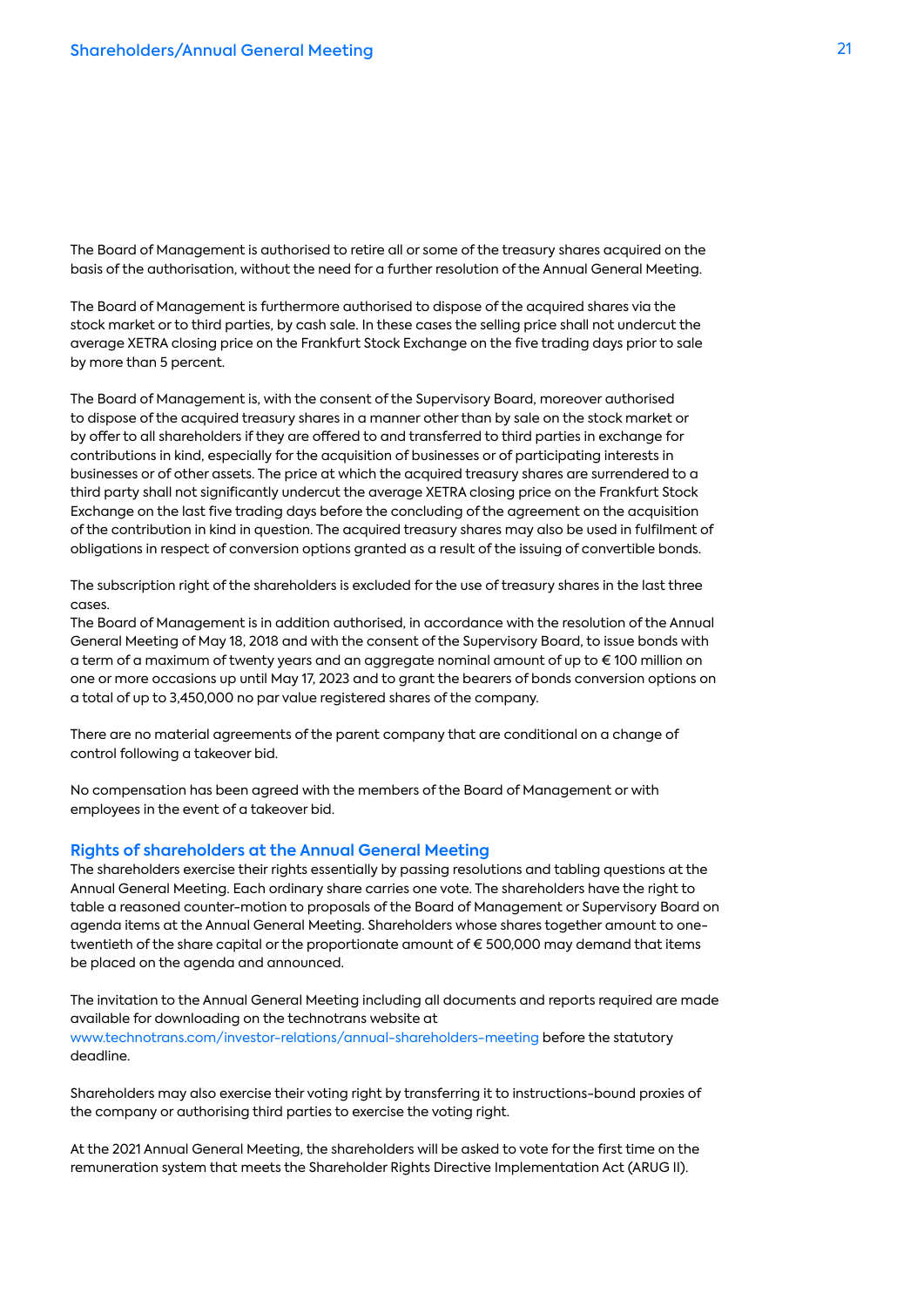In the event of structural measures technotrans follows the statutory requirements on the convening of an Annual General Meeting. In the event of a takeover of the company, convening is decided upon on a case-by-case basis.

### **Related parties**

No contracts were concluded between members of the Supervisory Board and technotrans SE in the 2020 financial year.

Board of Management and Supervisory Board members' membership of governing bodies of other companies as well as transactions with related parties is disclosed on the technotrans website.

technotrans SE

On behalf of the Supervisory Board On behalf of the Board of Management

Den- e Hal

lyfung

Die Gr l'Iid

Heinz Harling Michael Finger Dirk Engel Peter Hirsch

Sassenberg, February 2, 2021